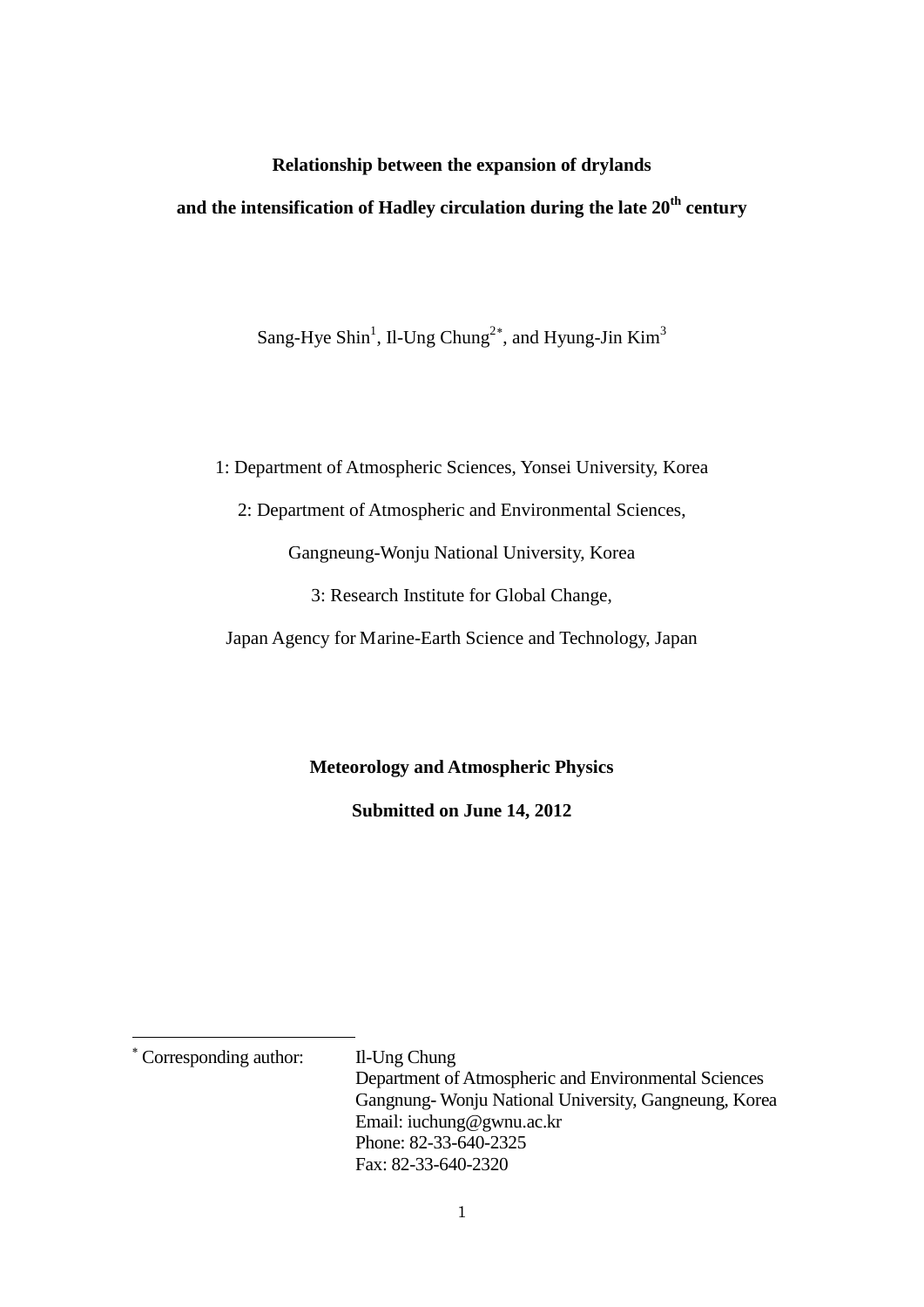#### **Abstract**

The changes in coverage by arid climate and intensity of the Hadley circulation during the second half of the  $20<sup>th</sup>$  century were examined using observations and the multi-model ensemble (MME) mean of Twentieth-Century Coupled Climate Model (20C3M) simulations. It was found that the area of dry climate, which comprises steppe and desert climates following the Köppen climate classification, expanded to an appreciable extent in observation and, to a lesser degree, in MME simulation. The areal extent of steppe climate (the outer boundary of arid climate) tends to encroach on the surrounding climate groups, which, in turn, feeds desert climate (the inner part of arid climate) and causes it to grow. This result indicates the importance of accurate prediction for climate regimes that border steppe climate. Concomitant with the expansion of drylands, the observed intensity of the Hadley cell is persistently enhanced, particularly during boreal winter, suggesting the validity of a self-induction of deserts through a positive bio-geophysical feedback (also known as Charney's cycle). In comparison, the simulated Hadley circulation in the MME mean remains invariant in time. The current climate models, therefore, disagree with the observation in the long-term linkage between desertification and Hadley cell. Finally, the implication of such discrepancy is discussed as a possible guidance to improve models.

Keywords: dryland expansion, Hadley circulation, climate change, 20C3M simulations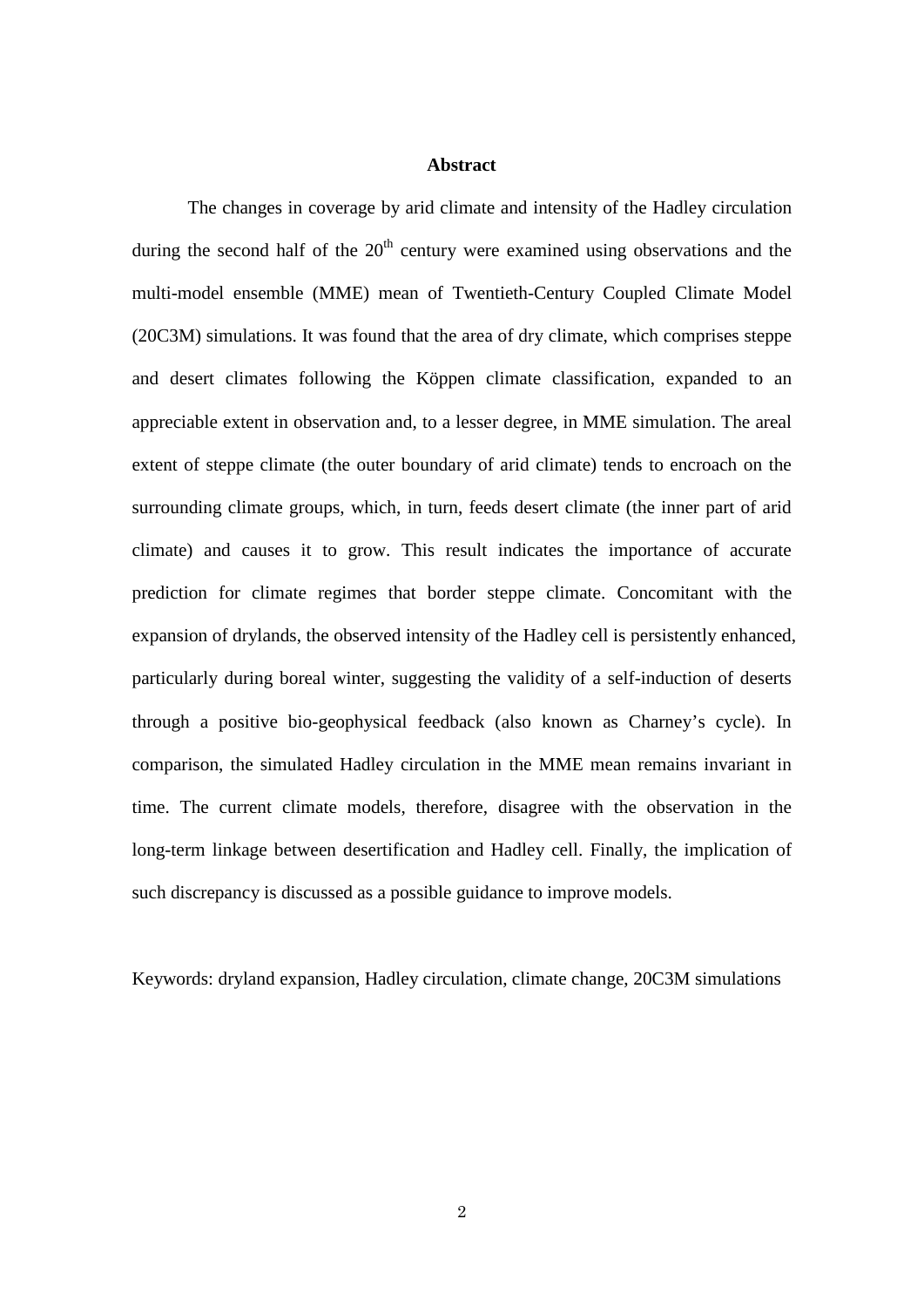#### **1. Introduction**

During the  $20<sup>th</sup>$  century, climate change due to global warming has occurred worldwide. The Intergovernmental Panel on Climate Change Fourth Assessment Report (IPCC AR4, 2007) documented that an increase in anthropogenic greenhouse gas (GHG) causes a rise in global temperature, which, in turn, alters global water cycles through modulation of atmospheric circulation (Held and Soden, 2006). The changing aspects of the hydrological cycle manifest in different ways. The frequency of heavy rainfall, for example, has increased in most continents (Groisman et al., 2005), whereas the Mediterranean, southwestern U.S., and other northern subtropical regions have experienced decreased precipitation in recent decades (Mariotti et al., 2008; Zhang et al., 2007). Dry regions and their rainfall amount also underwent noticeable changes during the late  $20<sup>th</sup>$  century when rapid global warming progressed, as revealed by the expansion of drylands in subtropical regions (Fraedrich et al., 2001; Beck et al., 2006) and more severe and longer droughts in the tropics and extratropics (IPCC, 2007).

According to the United Nations Convention to Combat Desertification, dryland is defined as land with hyper-arid deserts, arid, semi-arid, and dry sub-humid areas resulting from climate variations and human activities (Reynolds and Smith, 2002). Drylands cover approximately 41.3% of the world's land area, supporting 2 billion people, and up to 44% of all cultivated land is located in drylands. Unsustainable land and water use and climate change are driving the degradation of drylands. About 6 million  $km^2$  (10%) of drylands bear a legacy of land degradation (UN EMG, 2011). Hence, about 250 million people around the world are under the direct influence of land degradation, and about 1 billion people in over 100 countries are at risk (WMO, 2005).

The vulnerability of arid climate regime is often termed as desertification.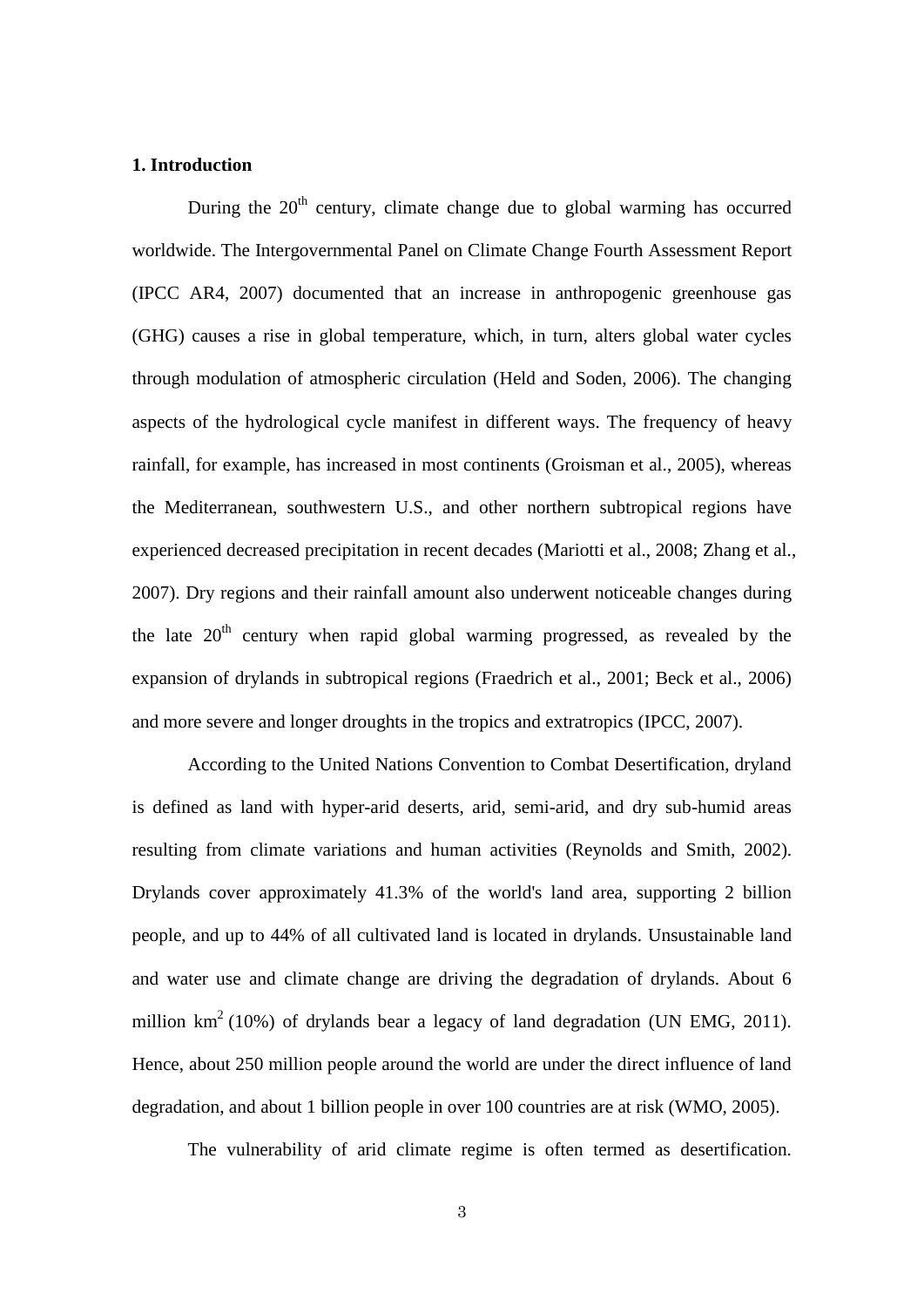Desertification occurs for various reasons, such as natural variability in atmospheric circulation, human-induced soil deterioration (e.g., excessive pasturage and cultivation), deforestation, environmental pollution, and anthropogenic global warming. In the past, it was suggested that the major causes in desertification were overgrazing and excessive cultivation following an increase in population. However, increasing evidence has recently suggested that desert is also fairly susceptible to global warming (Fraedrich et al., 2001; Beck et al., 2006; Kim et al., 2008; Chung and Shin, 2011).

Over drylands, a high albedo results in a net radiative heat loss. Consequently, the overlying air must descend and compress adiabatically in order to maintain thermal equilibrium. These processes explain why most deserts on Earth are formed beneath the subtropical sinking motions of the tropical meridional circulation. Besides, this geographical configuration implies the possible existence of long-term covariability between the Hadley circulation and land degradation in a changing climate. The influence of global warming on desertification via tropical circulation was proposed earlier by Charney (1975). Hitherto, however, few efforts have been made to verify the linkage in spite of the fact that the relationship between changes in Hadley circulation intensity and the warming trend has been extensively investigated (Quan et al., 2004; Tanaka et al., 2004; Song and Zhang, 2007; Takemoto and Tanaka, 2007).

This paper aims to fill this knowledge gap by investigating observational evidences for long-term and inter-decadal relationships between the desertification and intensification of Hadley circulation during the second half of the  $20<sup>th</sup>$  century. It also assesses the skill of current coupled global climate models (CGCMs) in reproducing such relationships by comparing multi-model simulations with observations. In Section 2, we describe the data and methods used for the analyses. The expansion of drylands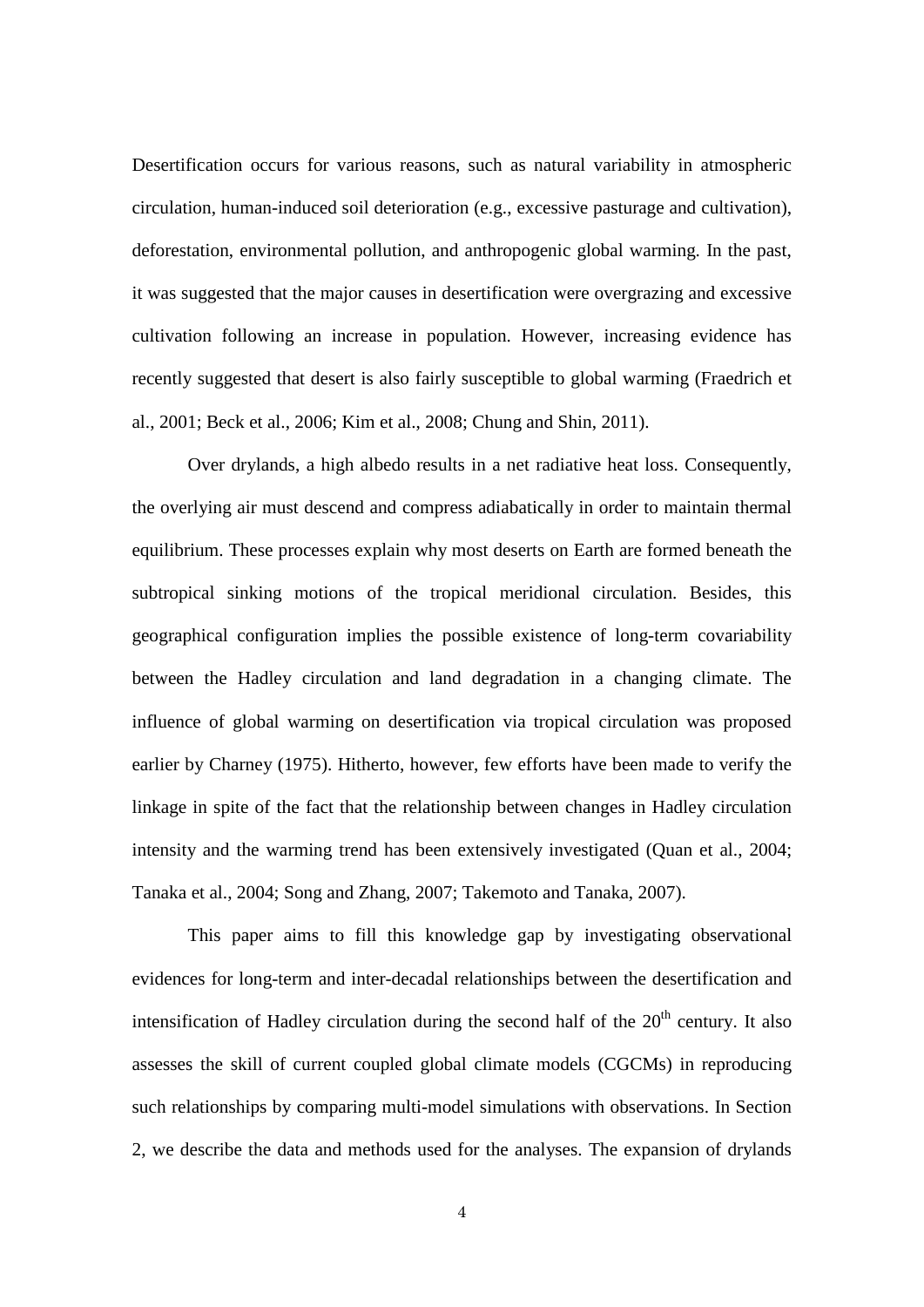and changes in Hadley circulation intensity are addressed in Section 3 and 4, respectively. Conclusions and discussions are presented in Section 5.

#### **2. Data and methods**

## **2.1 Data**

The Program for Climate Model Diagnosis and Intercomparison has archived various simulations submitted by international research centers around the world. Among the collections, monthly means of surface air temperature, precipitation, and horizontal winds at 200-hPa from the Twentieth-Century Coupled Climate Model (20C3M) simulations were analyzed. The twenty-two CGCMs used in this study include CCCMA-T47, CCCMA-T63, CNRM-CM3, CSIRO-MK3.0, CSIRO-MK3.5, GFDL-CM2.0, GFDL-CM2.1, GISS-AOM, GISS-EH, GISS-ER, IAP, INM-CM3.0, IPSL-CM4, MIROC-3.2 (hires), MIROC-3.2 (medres), MIUB, MPI-ECHAM5, MRI-CGCM2.3.2, NCAR-CCSM3.0, NCAR-PCM1, UKMO-HadCM3, and UKMO-HadGEM1. The 20C3M simulations are commonly forced with historical changes in greenhouse gases, but some models additionally include specific forcings, such as sulfate aerosols, volcanic eruptions, and solar forcings (Santer et al., 2006). Detailed descriptions of the individual models are available on-line at http://www-pcmdi.llnl.gov/ipcc/about\_ipcc.php. The analysis period for the 20C3M outputs was from 1950 to 1999. Each model's resolution was preserved for analysis of desertification, but for the change of Hadley circulation, all model outputs were interpolated onto a uniform grid system of  $2.5^{\circ} \times 2.5^{\circ}$  by conducting bi-linear interpolation.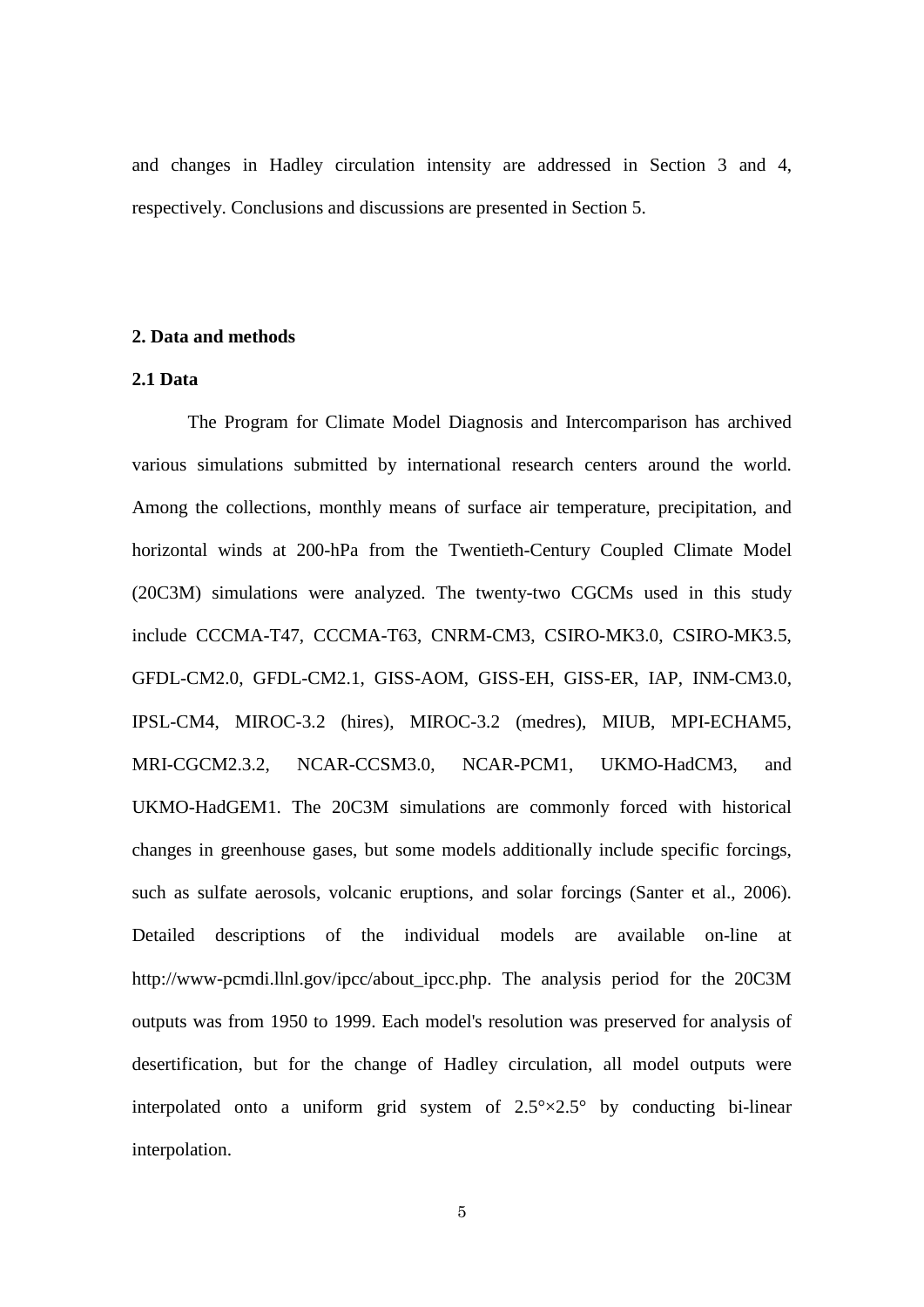For the detection and validation of arid climate change, monthly mean temperature and precipitation were taken from the Climatic Research Unit data set, CRU TS 2.1 (Mitchell and Jones, 2005). This data set spans from 1901 to 2002 and covers the entirety of global land except Antarctica at 0.5°×0.5° resolution. Yet the actual period used is confined to the period of 1950-2000. In case of the Hadley circulation, the ECMWF 40-year reanalysis project (ERA40, Uppala et al., 2005) was employed for 1961-2000 with grid spacing of  $2.5^{\circ} \times 2.5^{\circ}$ .

## **2.2 Methods**

#### **2.2.1 Climate classification**

In order to probe whether the evolution of drylands shows a significant signal, an essential prerequisite is a realistic demarcation of various climate regimes. Using a normalized difference vegetation index derived from satellite remote sensing would be a good approach, especially for depicting the area of arid climate (e.g., Piao et al., 2005). However, satellite observations started only from the late 1970s, making it nonfeasible to trace climatic shift on an extended time scale. Instead, a conventional bioclimatic scheme originally proposed by Köppen (1936) was adopted. The Köppen climate classification is a nominal representation of different climate types based on environmental characteristics (e.g., vegetation) (Beck et al., 2005). The main merit of this traditional method is the use of annual-mean near-surface temperatures and annual precipitation sums (referred to as R in the unit of cm in Table 1) that have been recorded for a long time, thereby allowing us to monitor long-term climate change.

Fig. 1 illustrates the thirteen subclasses of the Köppen climate classification over the global land derived from CRU TS 2.1 climatology (1961-1990). The arid regime (B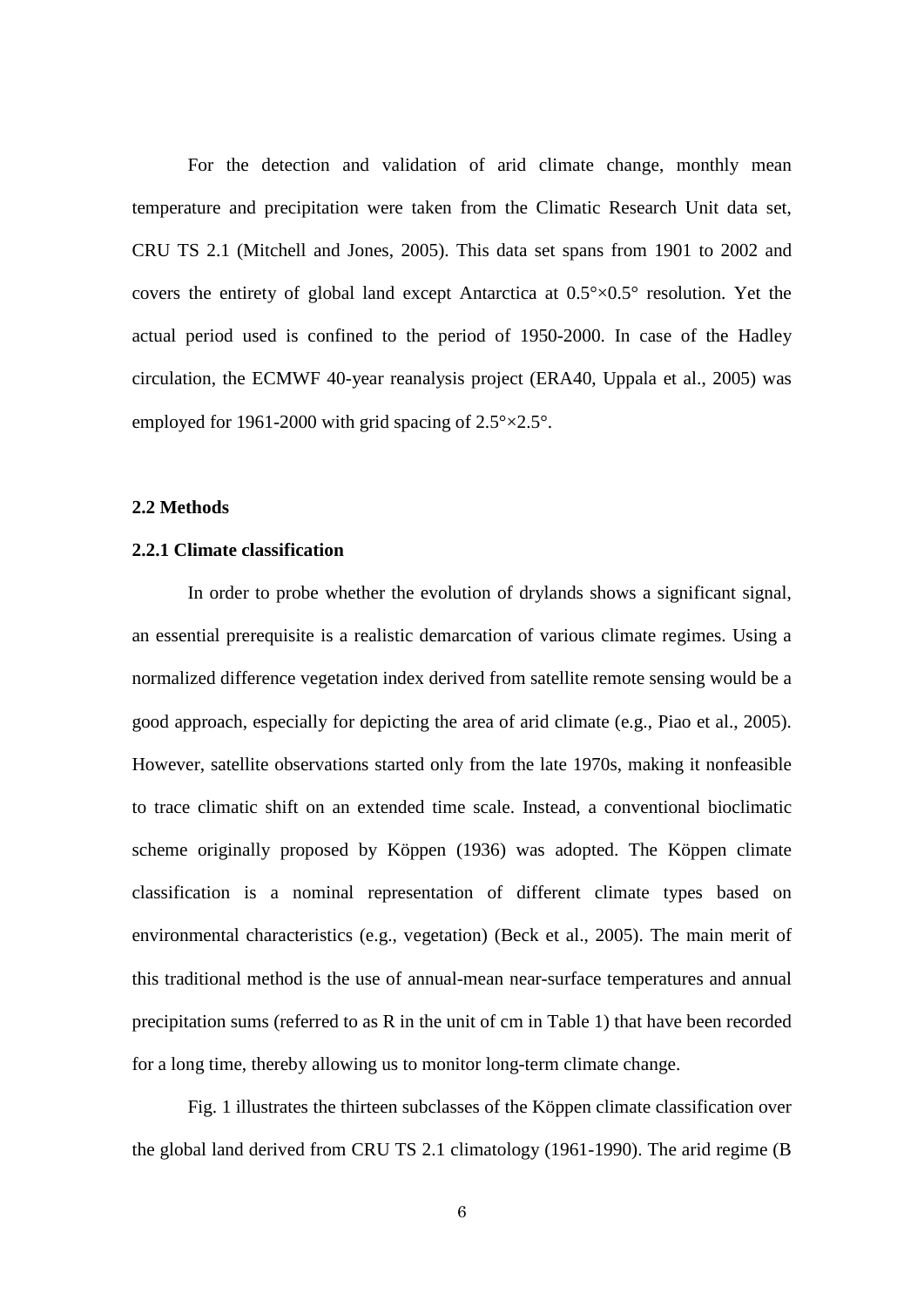climate) which is the target of this study, consists of two subclasses, BS (steppe) and BW (desert), defined by the hydrological balance between rain and potential evaporation (see Table 1 for detailed definitions). The criteria used in the Köppen classification are mutually exclusive across the primary and secondary climate types and so is the demarcation of them. Based on Fig. 1, we focused on the areal change and the change in the fractional area of arid climate. Here, *"fractional area"* denotes a ratio of the land area of each climate type to the entire global land area excluding Antarctica.

It should be also mentioned that a well-documented update of the world climate classification has been recently proposed by Kottek et al. (2006). However, its definitions for arid climate are essentially the same as the ones described in Table 1, justifying the generality of the results in the present study.

#### **2.2.2 Intensity of the Hadley circulation**

The Hadley cell is a meridional overturning circulation bounded approximately by 30˚S and 30˚N. In the present study, it was derived from the divergent component of horizontal winds following Tanaka et al. (2004) since the three-dimensional structure of atmospheric circulation is strongly influenced by divergent circulation despite the dominant role of rotational (nondivergent) winds in shaping the background structure (Trenberth et al., 2000). Tanaka et al. (2004) calculated velocity potential at 200-hPa and decomposed it into three components generated by the different driving forces. To this end, a zonal mean component is obtained to represent the Hadley circulation driven by the differential meridional heating of the global radiative process. Next, the deviation from the zonal mean is divided further into two components: 1) seasonally changing component, which reflects monsoon circulation driven by land-sea thermal contrast, and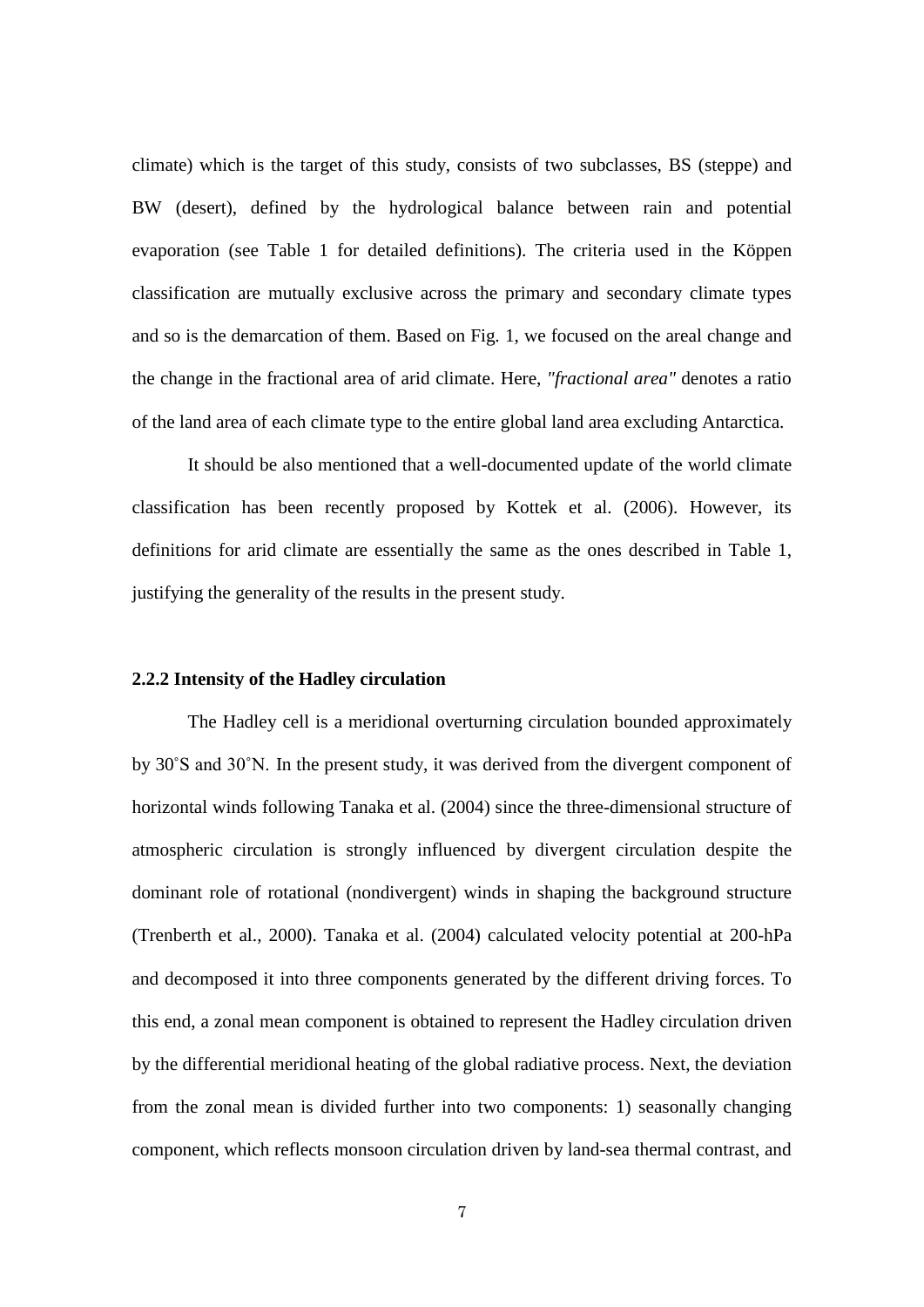2) the rest of the annual mean component, which is defined as the Walker circulation driven by the sea surface temperature (SST) gradient along the equatorial tropics. By this separation, Tanaka et al. (2004, 2005) demonstrated that the intensities of the different tropical circulations can be effectively quantified to explore their variability on time scales from inter-annual to centennial. The following is a brief description of the mathematical manipulation proposed by Tanaka et al. (2004).

The horizontal wind vector can be expressed by the sum of a non-divergent (or rotational) part and a divergent (or irrotational) part (Krishnamurti, 1971):

$$
\vec{V} = \vec{V_{\Psi}} + \vec{V_{\chi}} = \vec{k} \times \vec{\nabla}\Psi + (-\nabla\chi)
$$
 (1)

where  $\Psi$  is stream function and  $\chi$  is velocity potential. Then the divergence (D), calculated in the spectral domain by means of the spherical harmonic expansion of the horizontal wind vector, is used to solve the Poisson equation:

$$
D = \vec{\nabla} \cdot \vec{V} = -\nabla^2 \chi \tag{2}
$$

This methodology was applied to 200-hPa winds as this level contains information regarding the overall intensity of the tropical circulations (Trenberth et al., 2000; Tanaka et al., 2004). Finally, the Hadley circulation was delineated by zonal mean of  $\chi$ since it is an axisymmetric part of the circulation driven by meridional differential heating. Once the Hadley cell was derived, the peak value of downward branch was examined to detect the trend of the Hadley cell intensity.

#### **3. The change of dryland area**

Prior to the investigation of desertification during the second half of the  $20<sup>th</sup>$ century, we first analyzed the climatological aspects of arid climate from the CRU TS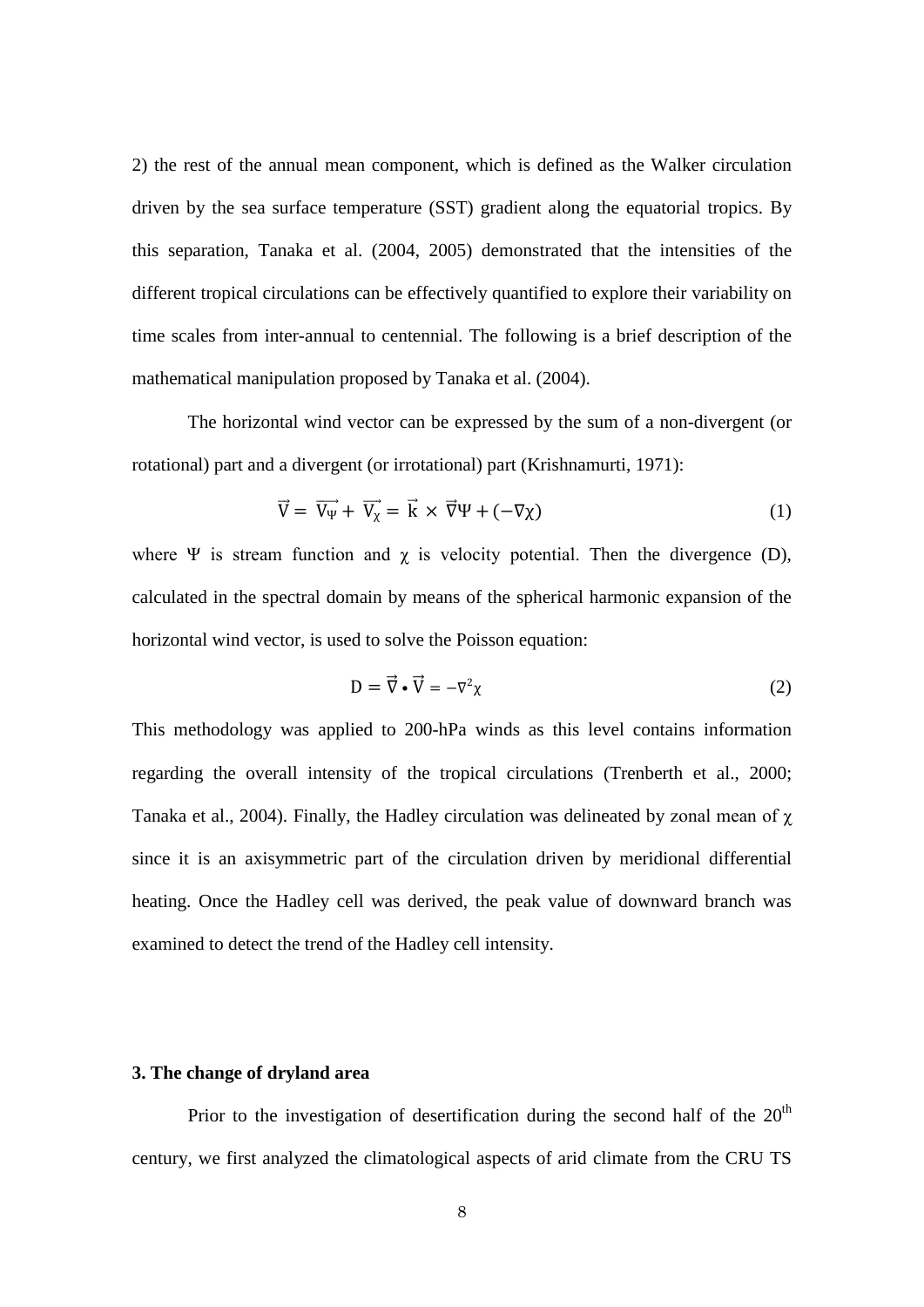2.1 and the 20C3M outputs. Fig. 2 presents the fractional areas estimated for arid climate (B) and its subclasses (BS and BW). In observation, about one-third of the global land area was identified as arid region, and the desert and steppe climate types account for 65 % and 35 % of the total dry area, respectively. The global arid climate in individual model simulations showed a notable spread among models. Two-thirds of the models simulated the area of drylands within  $\pm 1\sigma$  levels, and all models except csiro-mk35 simulated it within  $\pm 2\sigma$  levels. Nonetheless, the multi-model ensemble (MME) results were fairly comparable to their observed counterparts with relative errors limited to within  $\pm 10\%$ . As such, the MME mean was used to assess the fidelity of the model simulations in reproducing the trends and inter-decadal variability.

Fig. 3 shows the observed inter-decadal variations of fractional area (black dots) for the primary and secondary types of dry climate. Apparently, the inter-decadal fluctuations of B climate are determined by BW climate (Figs. 3a and 3c), because the coverage of BW far exceeds that of BS. On the other hand, the increasing trend of arid climate is controlled by BS climate (Figs. 3a and 3b). The statistical significance of the trends was tested by a parametric linear trend test (Wilks, 2006) and a non-parametric Mann-Kendall rank statistics (Kendall, 1955) with effective degree of freedom (EDOF) to take into account the effects of autocorrelation of each time series. For the Mann-Kendall statistics, the EDOF was estimated following Hamed and Rao (1998), in which the autocorrelation function of the ranks of the original data is used to reflect the reduction of degree of freedom. For the linear trend test, on the other hand, it is approximated as  $N/\tau$ , where *N* is the number of original data and  $\tau$  is the de-correlation time scale defined as the time lag of the first zero crossing of the autocorrelation function calculated from the residual data sets. The results showed that although the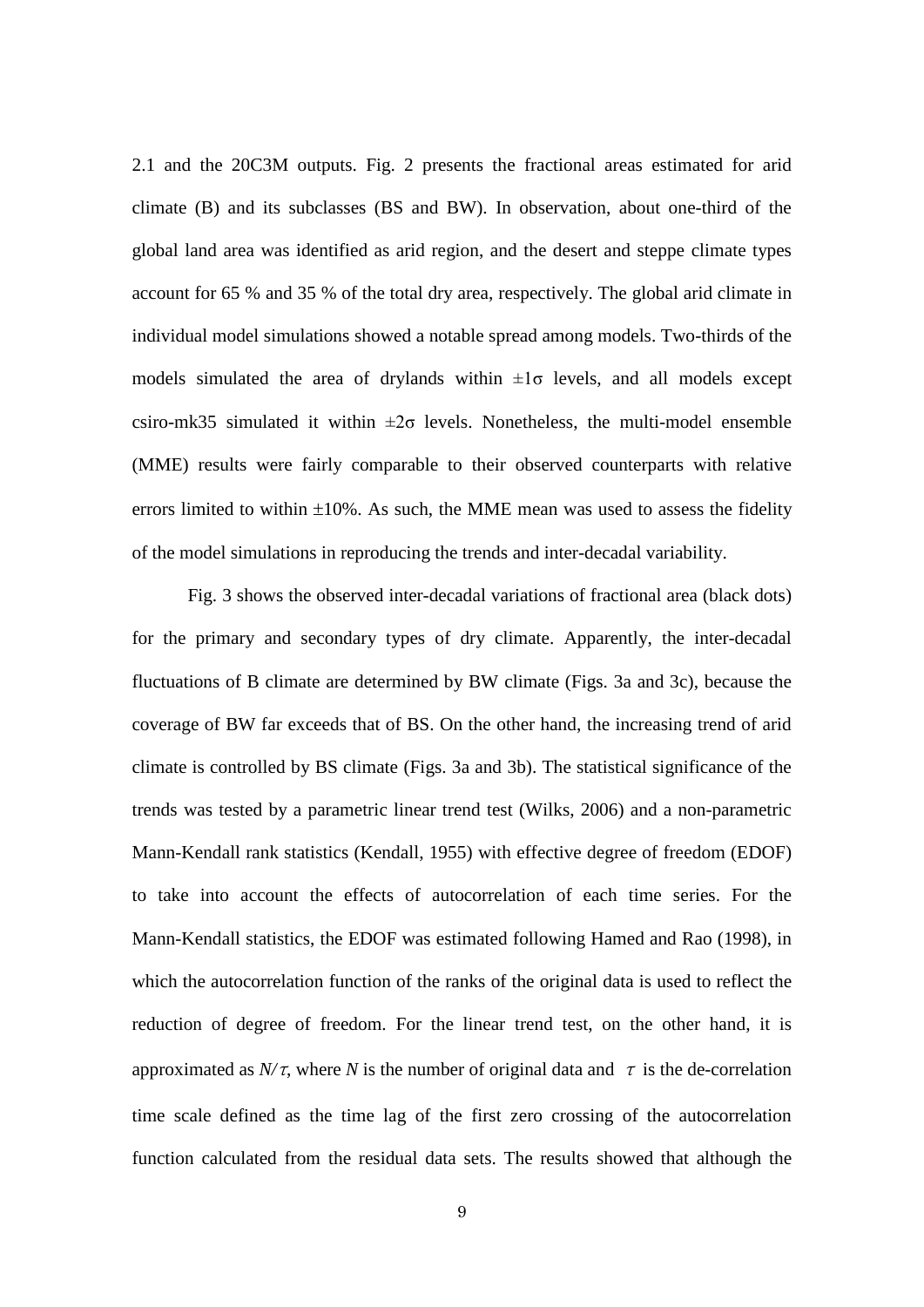EDOFs were decreased notably (ranging from 5 to 6), the trends are significant with the confidence level higher than 99% (90%) by the linear trend test (Mann-Kendall rank statistics). It is also worth noting that the two subtypes share an out-of-phase relationship on the inter-decadal time scale with a correlation coefficient of -0.70 after detrending (Figs. 3b and 3c). This indicates that the retreat (expansion) of the semiarid regime is accompanied by the expansion (retreat) of the desert climate, which is also seen in continental-scale desertification (Kim et al., 2008). The upward trends in B and BS climate turned out to be more substantial over the second half of the  $20<sup>th</sup>$  century. Chung and Shin (2011) assessed the centennial trend of B (BS) climate during the entire  $20<sup>th</sup>$  century as 0.06 (0.72) %; about one order of magnitude smaller than the trends during 1951-2000, as shown in Fig. 3. With overall weakening of the trend, the decadal changes of drylands in the MME mean are remarkably suppressed (Fig. 4). Nevertheless, the fractional area of B climate still displays an appreciable increment. Note, however, that the increasing trend is largely attributable to the upward trend in BW. These MME mean trends with the EDOF are also significant with the confidence level higher than 99% (90%) by the linear trend test (Mann-Kendall rank statistics) except that the trend in the BW climate is marginal when the Mann-Kendall rank statistics was applied (about 88% confidence level). The inter-decadal changes of BS and BW climate are weakly correlated with a correlation coefficient of -0.40, which is different from the observational evidence.

Here, the question arises which climate types are the main contributors to the change in the areal extent of arid climate. To answer this question, we investigated the individual contributions from major climate types to arid climate. Table 2 summarizes the area differences between 1981-2000 and 1961-1980. In observation, the increase of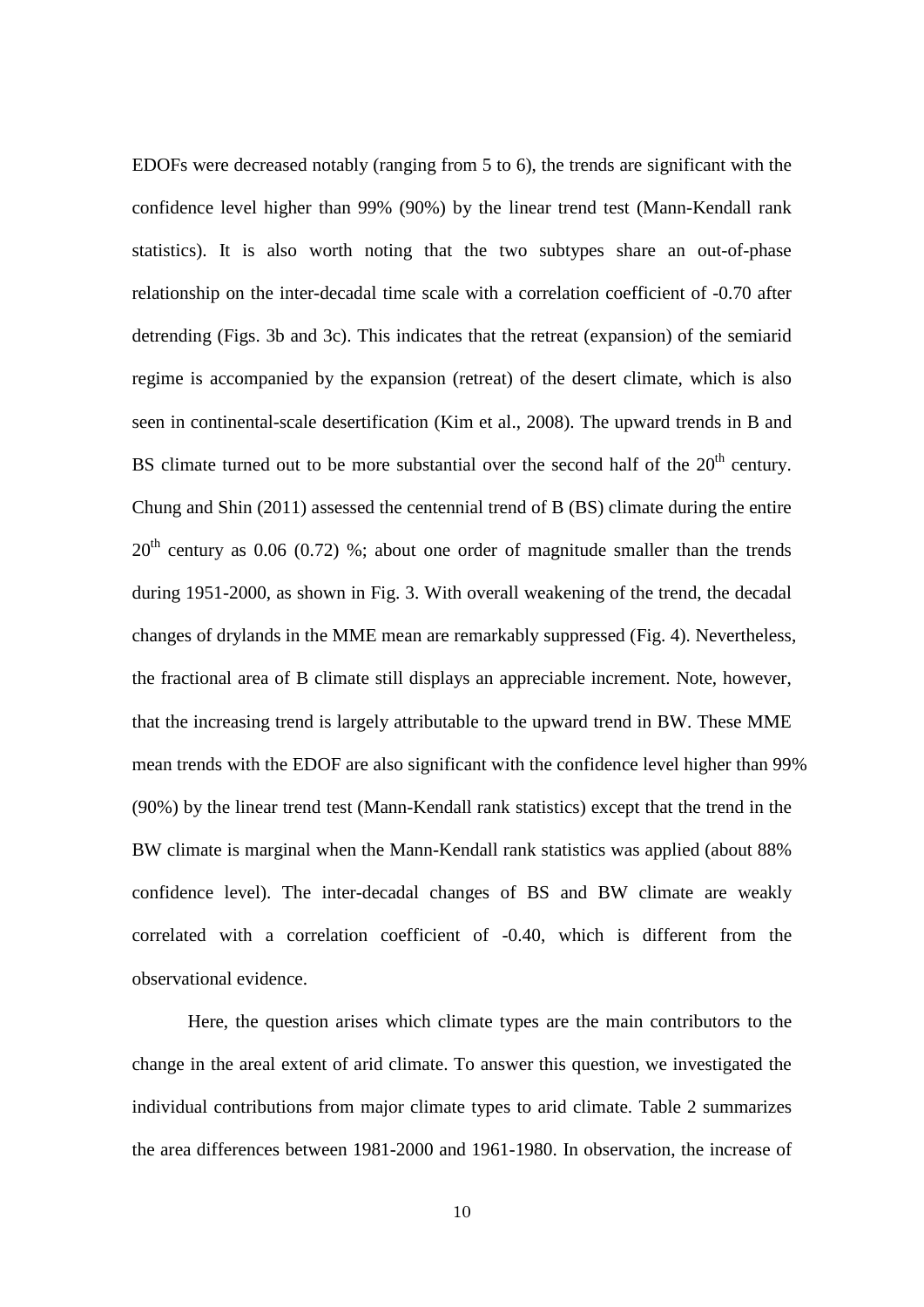BS climate  $(3,307\times10^{3} \text{ km}^2)$  was accompanied by a reduction in the various climate regimes that surround BS type. Meanwhile, the increase of BW type  $(1,413\times10^{3} \text{ km}^{2})$ can be explained predominantly by a decline in steppe climate, because BW borders only BS except in regions with high elevation (Fig. 1). Note also that a transition in the opposite direction (i.e., from BW to BS) is an important source for the expansion of the BS regime. The results from the MME mean bear reasonable resemblance to the observations, though the expansion of steppe (desert) climate was underestimated by about 45 (24) %.

#### **4. The change of the Hadley cell intensity**

An increased dryland area in association with the intensification of the Hadley circulation has been reported in previous studies. Chen et al. (2002) reported that the enhanced tropical circulation in the 1990s was related to dryness near the equator and in the subtropical subsidence zone. Hu and Fu (2007) found a poleward movement of the subtropical dry region due to the poleward expansion of the subtropical subsidence zone. In this section, therefore, the decadal change of the Hadley circulation will be discussed with a particular focus on its relationship with the expansion of dry climate area.

Fig. 5 displays the zonal and climatological mean of velocity potential at 200-hPa from December-February (DJF) and June-August (JJA) for the period 1970-1999. Here, a positive (negative) value indicates a divergence and updraft (convergence and downdraft) in the upper troposphere. The MME mean realistically captures the climatological intensities and locations of the Hadley circulations between 30˚S and 30˚N in both hemispheres. But the simulated intensities are obviously reduced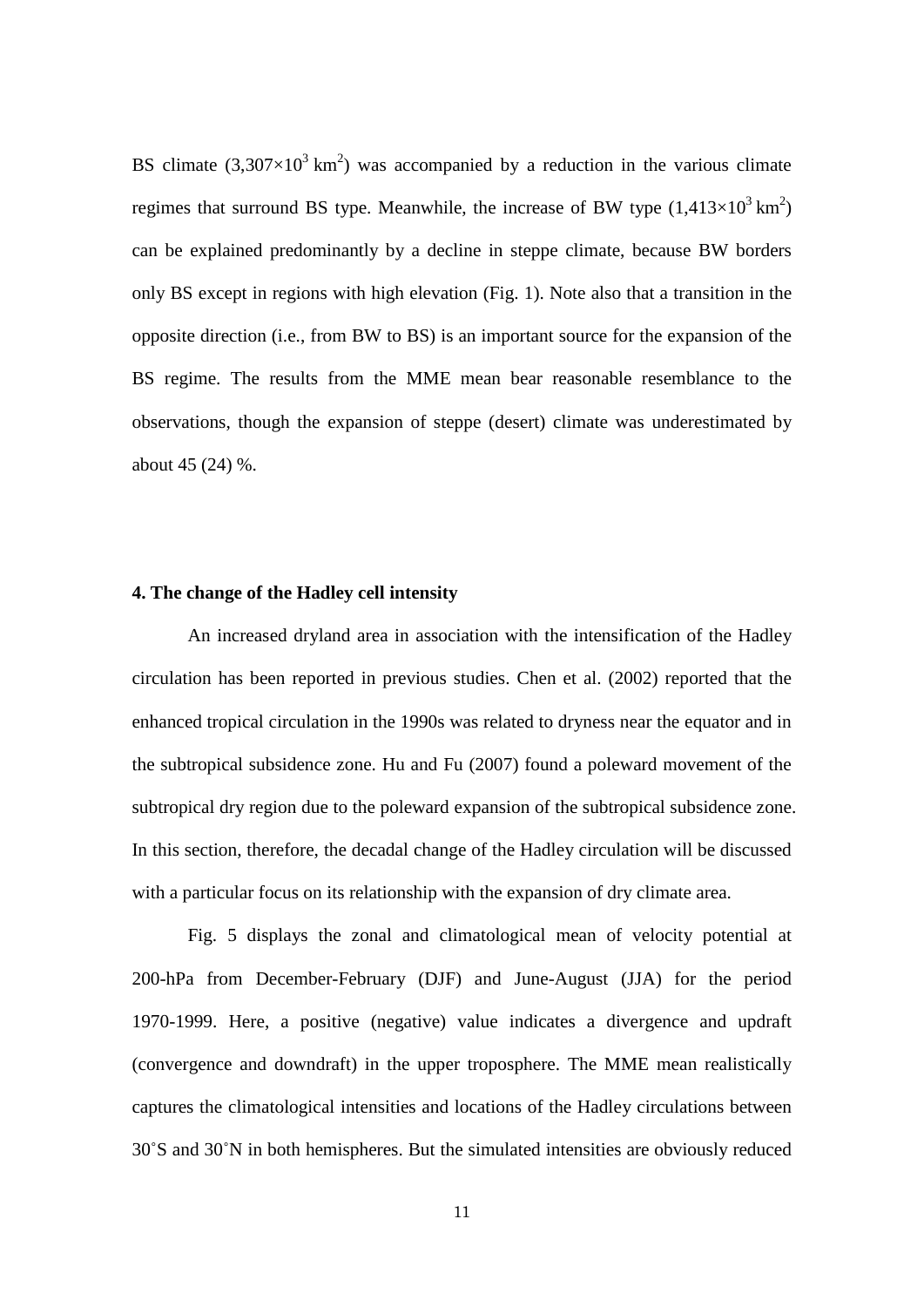especially in boreal summer season.

The decadal variations of zonally-averaged velocity potential are plotted in Fig. 6. In the ERA40 (upper panels), a gradual increase of the Hadley cell intensity is notable during boreal winter for 1961-2000. Such a tendency, however, becomes vague in JJA. Together, these results could indicate the dynamical influence on the expansion of dry regions, especially the effect of DJF Hadley cell intensification on a monotonic increase in BS climate (marked by black dots in Fig. 3b). The deepening of the Hadley circulation agrees with results discussed in many previous studies (e.g., Tanaka et al., 2004; Mitas and Clement, 2005; Song and Zhang, 2007; Takemoto and Tanaka, 2007). In comparison, the observational consistency between desertification and amplification of the Hadley cell seems to be invalid for the MME mean (lower panels), in which the intensity of the Hadley circulation remains nearly invariant during the second half of the  $20^{th}$  century.

To further investigate the changing trend of Hadley circulation intensity, we looked into the interannual variability of intensity in NH boreal wintertime (DJF) for ERA40 and 20C3M MME mean (Fig. 7). In these graphs, downward (upward) trends represent the strengthening (weakening) of the Hadley circulation. In ERA40, the Hadley circulation became steadily strengthened in the late  $20<sup>th</sup>$  century with the 99% confidence level. In contrast, the Hadley cell trend in MME mean is virtually flat with reduced year-to-year variability due to multi-model averaging process. The phases of the interannual variability of the simulated Hadley cell differ substantially from one model to another, and hence the MME variability is considerably smoothed out through average process although individual CGCMs' variability is as large as the observed. The observed trends continue for an extended period from November to April, but neither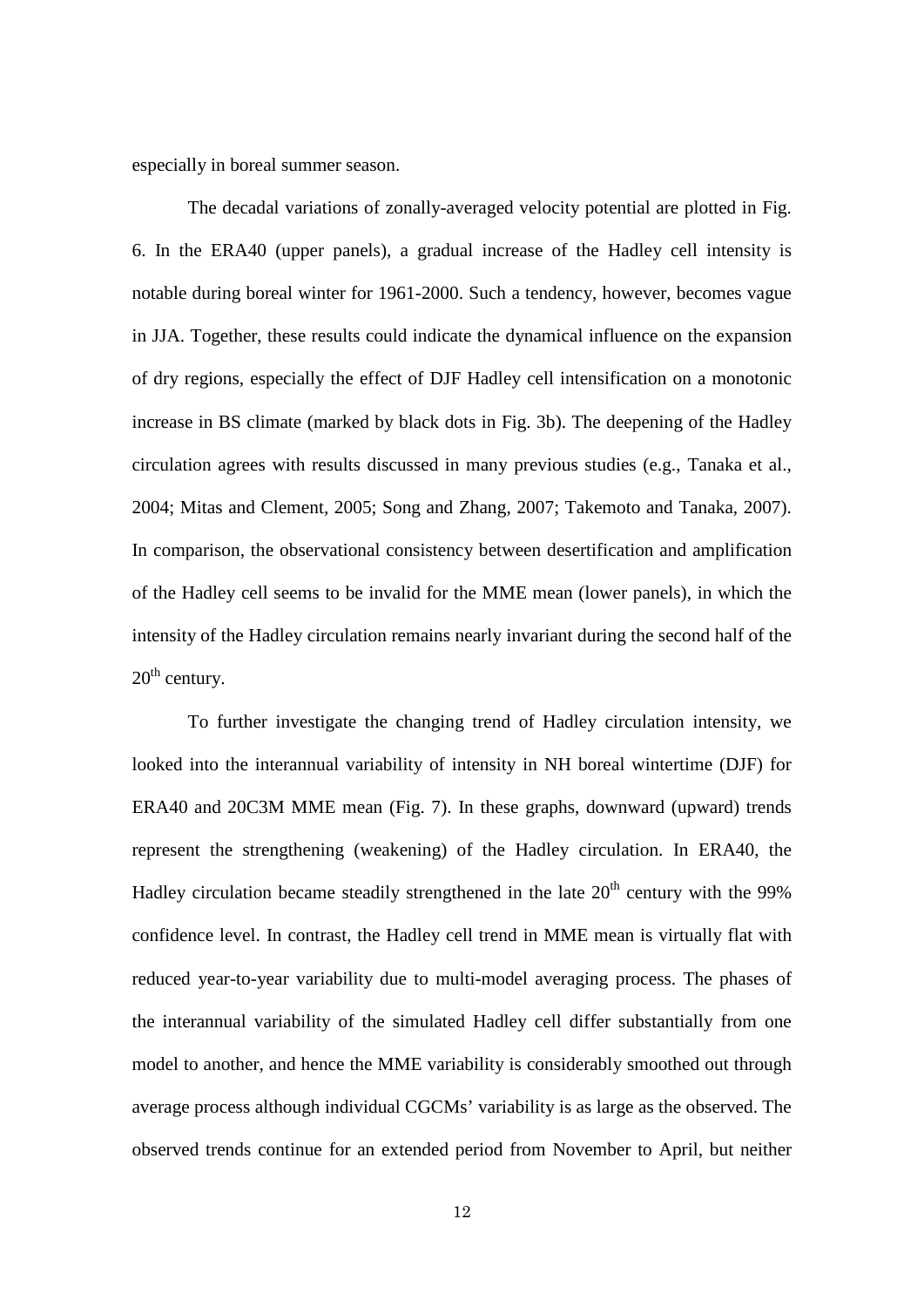the MME mean nor the individual models faithfully reproduce the downward trends (Table 3). This discrepancy of the current CGCMs, that is a problematic representation of the long-term trends in spite of reasonably realistic skill in simulating mean states and variability, was also argued by Shin and Sardeshmukh (2011).

It is important to clarify the robustness of the Hadley cell trend found in the ERA40 reanalysis. The trend might be an artifact because reanalysis data sets have an inhomogeneity problem due to changes in the observing system, such as the introduction of satellite data from around 1979. Sterl (2004) emphasized that deep care has to be taken not to confuse the inhomogeneities with real changes when the reanalysis data are used to investigate climate change issues. We argue that the long-term changes of the Hadley circulation intensity are most likely a signal. First, we noticed that the increasing trends exist not only for the whole period (Fig. 7a) but also prior to and after satellite era separately (Fig. 6a). Indeed, the DJF trend after satellite era (1980-2000) is significant at the 90% confidence level or higher with a slope of  $-2.96 \times 10^5$  m<sup>2</sup>s<sup>-1</sup> dec<sup>-1</sup>. Second, Song and Zhang (2007) showed the similar results using NCEP-NCAR reanalysis (Kalnay et al., 1996) over 1948-2006. We also examined the more recent reanalysis of ERA-Interim data (Dee et al., 2011) and result indicates a statistically significant intensification  $(-3.99 \times 10^5 \text{m}^2 \text{s}^{-1} \text{dec}^{-1})$  of the DJF Hadley cell during 1990-2010, which is also associated with the decreasing trend  $(-3.03 \text{Wm}^2 \text{dec}^{-1})$ in outgoing longwave radiation over the updraft zone of the Hadley cell  $(10-20°S)$ detected from Clouds and the Earth's Radiant Energy System Energy Balanced and Filled dataset (Wielicki et al., 1996).

## **5. Conclusions**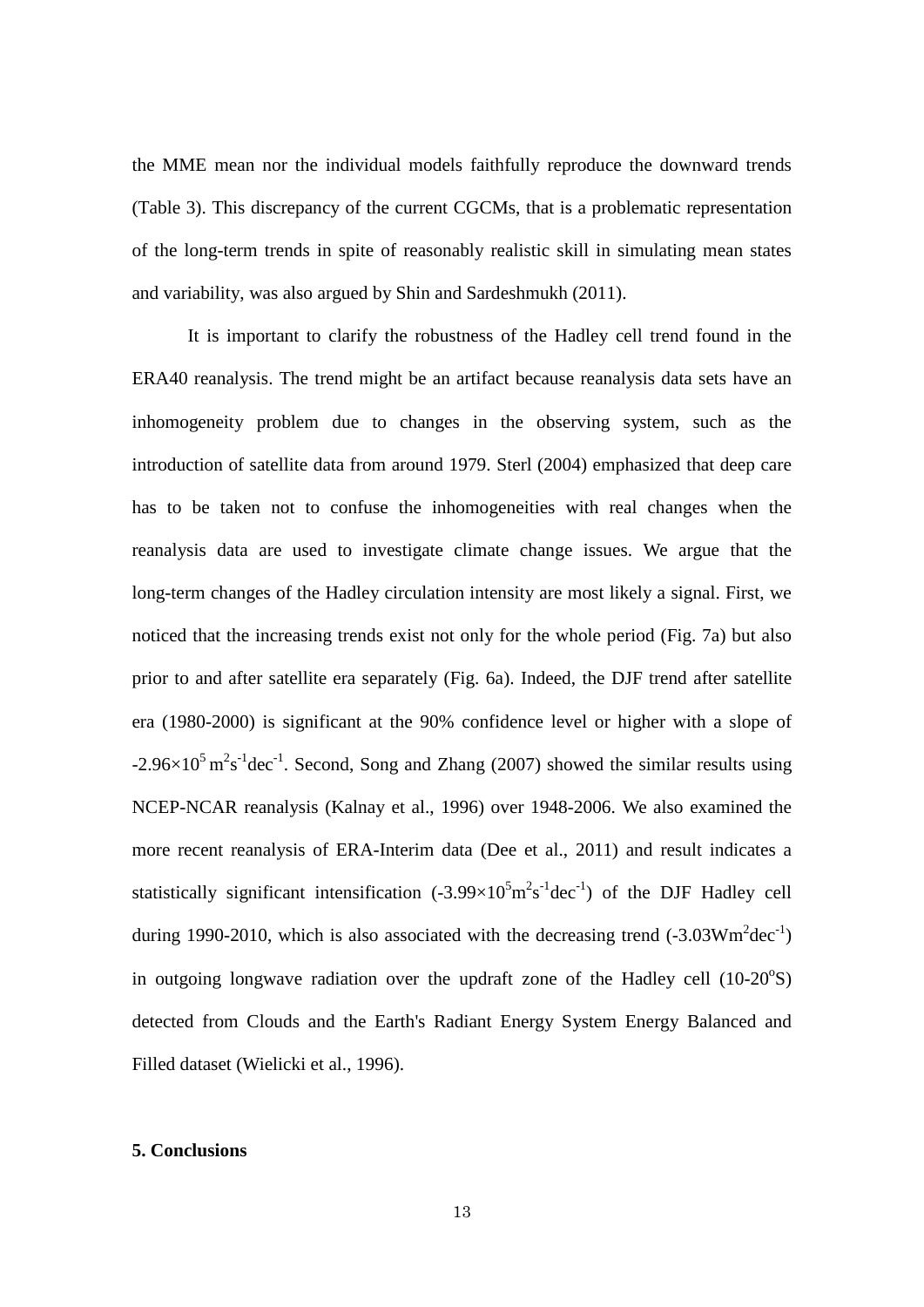This study investigated the expansion of drylands and related changes of the Hadley circulation during the late  $20<sup>th</sup>$  century based on analyses of observational data (CRU TS 2.1 dataset and ECMWF 40-year reanalysis) and the 20C3M simulations. A consistent result emerging from the CRU TS 2.1 is the apparent expansion in drylands since 1950. The arid and steppe climate (B and BS type) in the 1990s have expanded outwards by about 1.5% point from those in 1950s (Fig. 3). The desert climate (BW type), on the other hand, appeared to be stable; no distinctive trend in coverage was detected. The 20C3M MME mean also represented the increasing trend of dryland area; yet the magnitude of the increase was considerably small (about 0.3% point), and unlike the observation, the increasing trend of B climate was largely attributable to the trend in BW climate (Fig. 4).

To investigate the key contributors to the change in the areal extent of arid climate, we examined the areal difference between the 1981-2000 and 1961-1980. The areal increase in BS type is due to transition from various climate regimes that surround BS type, whereas in BW climate, the expansion is explained mostly by the conversion from BS climate (98.9% for the observation, and 99.0% for the 20C3M MME). This implies that the BW climate, though stable at present, could expand irreversibly depending upon the extent to which BS climate grows outwards.

In search of dynamical cause of desertification, we also probed the change of the Hadley circulation during the late  $20<sup>th</sup>$  century. Observational evidences showed that the intensity of the NH winter Hadley circulation has progressively increased since the 1960s, associated with global warming. Such a strengthening is in concert with the gradual expansion of steppe (BS) climate that demarcates the border of B climate and provides a primary source for the increasing trend of B climate. These results are in line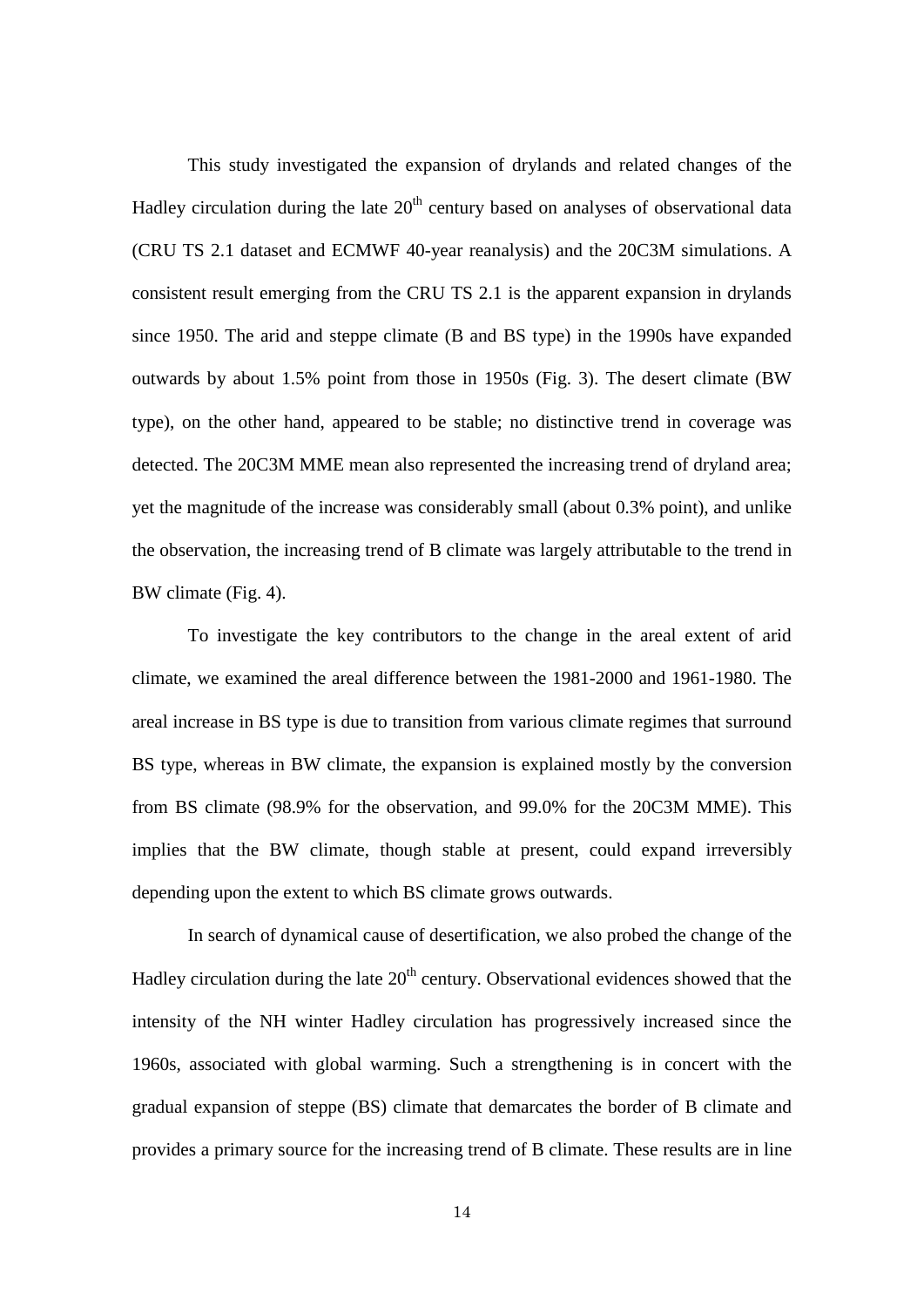with the traditional notion of desert instability (Charney, 1975), whereby initial land degradation enhances subtropical decent and leads to desertification.

The 20C3M simulations show a minor, but monotonic expansion of dry climate area; however, the amplification of the boreal winter Hadley circulation was simply insignificant. While the observed magnitude (in  $10^5 \text{m}^2 \text{s}^{-1}$ ) of the boreal winter Hadley circulation intensity increased from -34.7 in the 1960s to -47.9 in the 1990s, the simulated intensity was very stable near the magnitude of -40 for the period from the 1950s to the 1990s. Nevertheless, the desert area of BW climate had persistently increased since 1950. The lack of reality in the model simulations suggests that an interactive coupling between the biosphere and overlying atmosphere, which is beyond the capability of the models examined in the present study, could play a key role on the bio-geophysical feedback of desertification.

We found an observational linkage that connects desertification with intensification of Hadley circulation, and that the current CGCMs had a difficulty to capture it. Particularly in the  $21<sup>st</sup>$  century, when more rapid and apparent global warming is projected (IPCC, 2007), the change of dryland would be much greater (e.g., Kalvová et al., 2003), and the Hadley circulation would be widened poleward, causing a poleward expansion of the subtropical dry zone (Lu et al., 2007). Furthermore, Zeng and Yoon (2009) found that the world's desert area increased by 10% by considering vegetation-albedo feedbacks in a coupled atmosphere-ocean-land model. These results suggest that unrealistic representations of the arid climate area and the change of the Hadley circulation intensity diagnosed from the 20C3M simulations will be more problematic for the projection of the  $21<sup>st</sup>$  century climate. Therefore, further studies are necessary for a more reliable assessment, especially with the aid of the state-of-the-art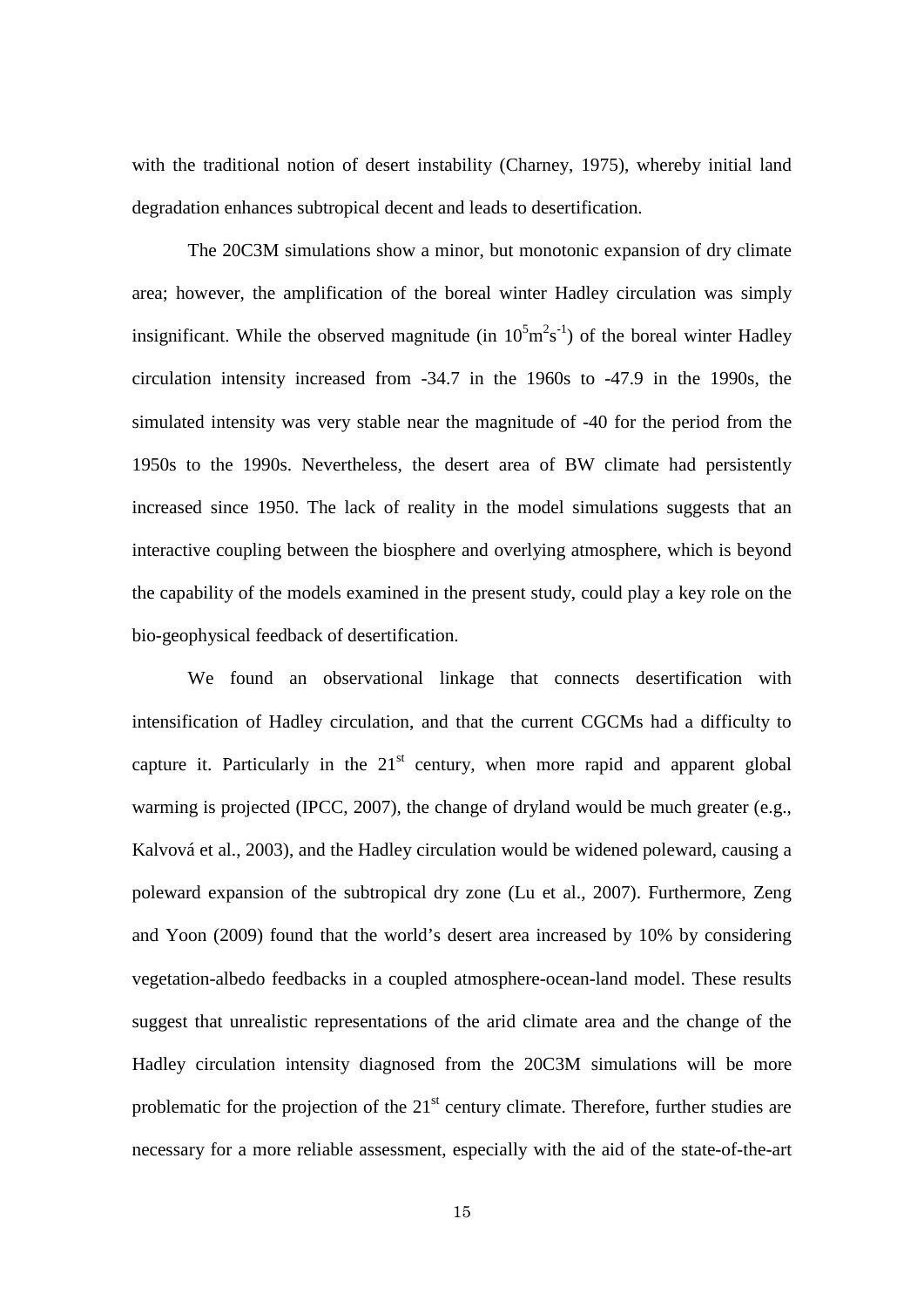climate system models with faithful representation of biophysical processes such as vegetation-albedo feedback.

*Acknowledgements*. We thank the anonymous reviewers for their valuable suggestions. We also acknowledge the modeling groups for making their simulations available for analysis, the Program for Climate Model Diagnosis and Intercomparison for collecting and archiving the CMIP3 model output, and the WCRP's Working Group on Coupled Modelling (WGCM) for organizing the model data analysis activity. The WCRP CMIP3 multimodel dataset is supported by the Office of Science, U.S. Department of Energy.

This work was performed under the auspices of National Institute of Meteorological Research, Korea. H.-J. Kim was supported by the Ministry of the Environment, Japan, under the Environment Research & Technology Development Fund (A0902).

## **References**

- Beck C, Grieser J, Kottek M, Rubel F, Rudolf B (2006) Characterizing global climate change by means of Köppen climate classification. DWD, Klimastatusbericht 2005, Deutscher Wetterdienst, ISBN 3-88148-413-2.
- Charney JG (1975) Dynamics of deserts and drought in Sahel. Quart J Roy Meteor Soc 101:193-202.
- Chung I-U, Shin S-H (2011) Observed change of climatic regions and desertification during the  $20<sup>th</sup>$  century. Climate Research 6:23-44 (in Korean).

Dee DP et al. (2011) The ERA-Interim reanalysis: configuration and performance of the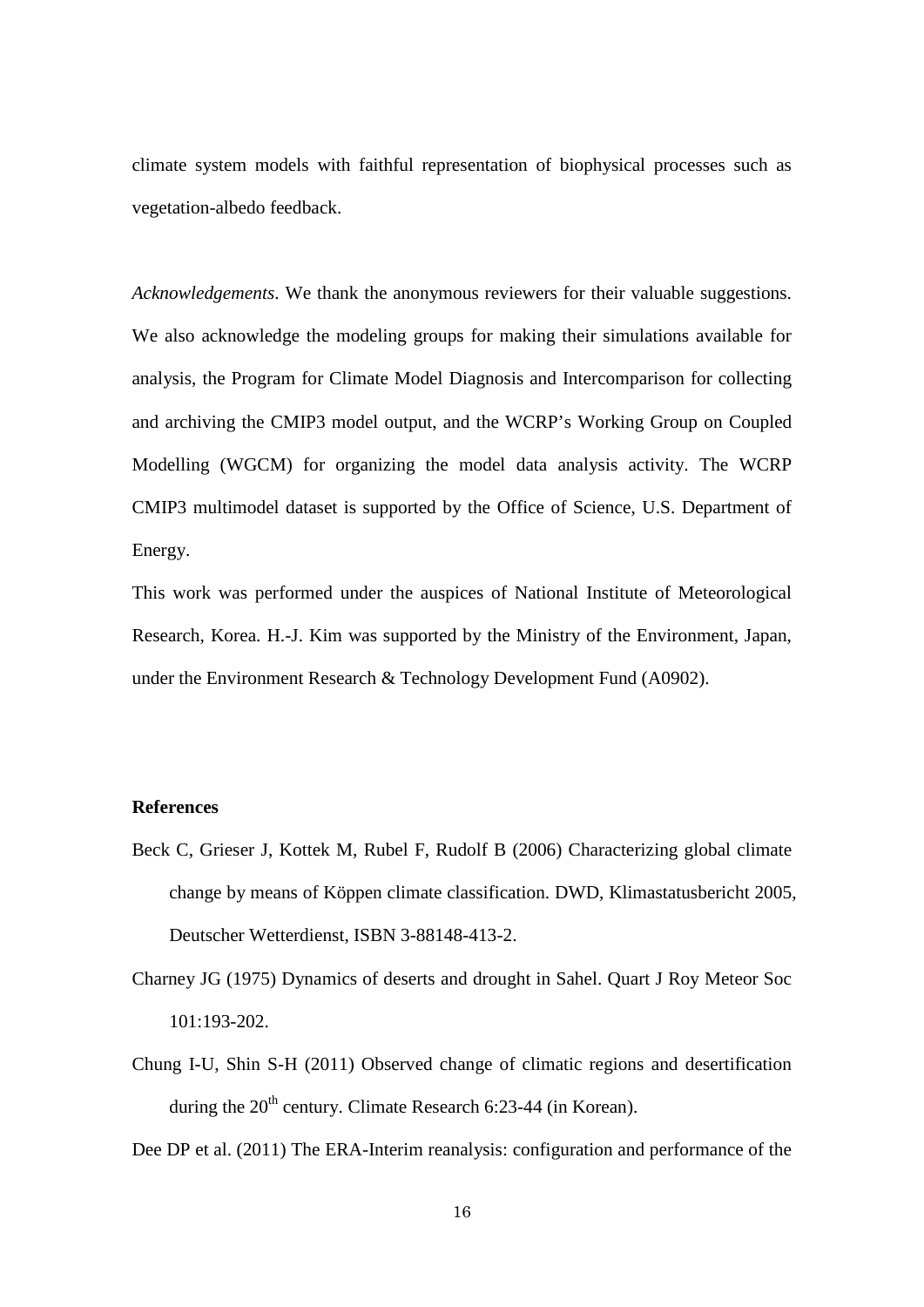data assimilation system. Quart J Roy Meteor Soc 137:553-597.

- Fraedrich K, Gerstengarbe FW, Werner PC (2001) Climate shifts in the last century. Climatic Change 50:405-417.
- Groisman PYa et al. (2005) Trends in intense precipitation in the climate record. J Climate 18:1326-1350.
- Hamed KH, Rao AR (1998) A modified Mann-Kendall trend test for autocorrelated data. J Hydrol 204:182–196.
- Held IM, Soden BJ (2006) Robust responses of the hydrological cycle to global warming. J Climate 19:5686-5699.
- IPCC (2007) Climate Change 2007: The Physical Science Basis. Contributing of Working Group I to the Fourth Assessment Report of the Intergovernmental Panel on Climate Change [Solomon, S., Quin, D., Manning, M., Chen, Z., Marquis, M., Averyt, K. B., Tignor, M., Miller, H. L. (eds.)]. Cambridge University Press, Cambridge, United Kingdom and New York, NY, USA, 996 pp.
- Kalnay E et al. (1996) The NCEP/NCAR 40-year Reanalysis Project. Bull Amer Meteor Soc 77:437-471.
- Kalvová J, Halenka T, Bezpalcová K, Nemešová I (2003) Köppen climate types in observed and simulated climates. Stud Geophys Geod 47:185–202.
- Kendall MG (1955) Rank correlation Methods. Oxford University Press. New York. 196pp.
- Kim H-J, Wang B, Ding Q, Chung I-U (2008) Changes in arid climate over North China detected by the Köppen climate classification. J Meteor Soc Japan 86:981-990.

Köppen W (1936) Das geographische System der Klimate(Handhunch der Klimatologie,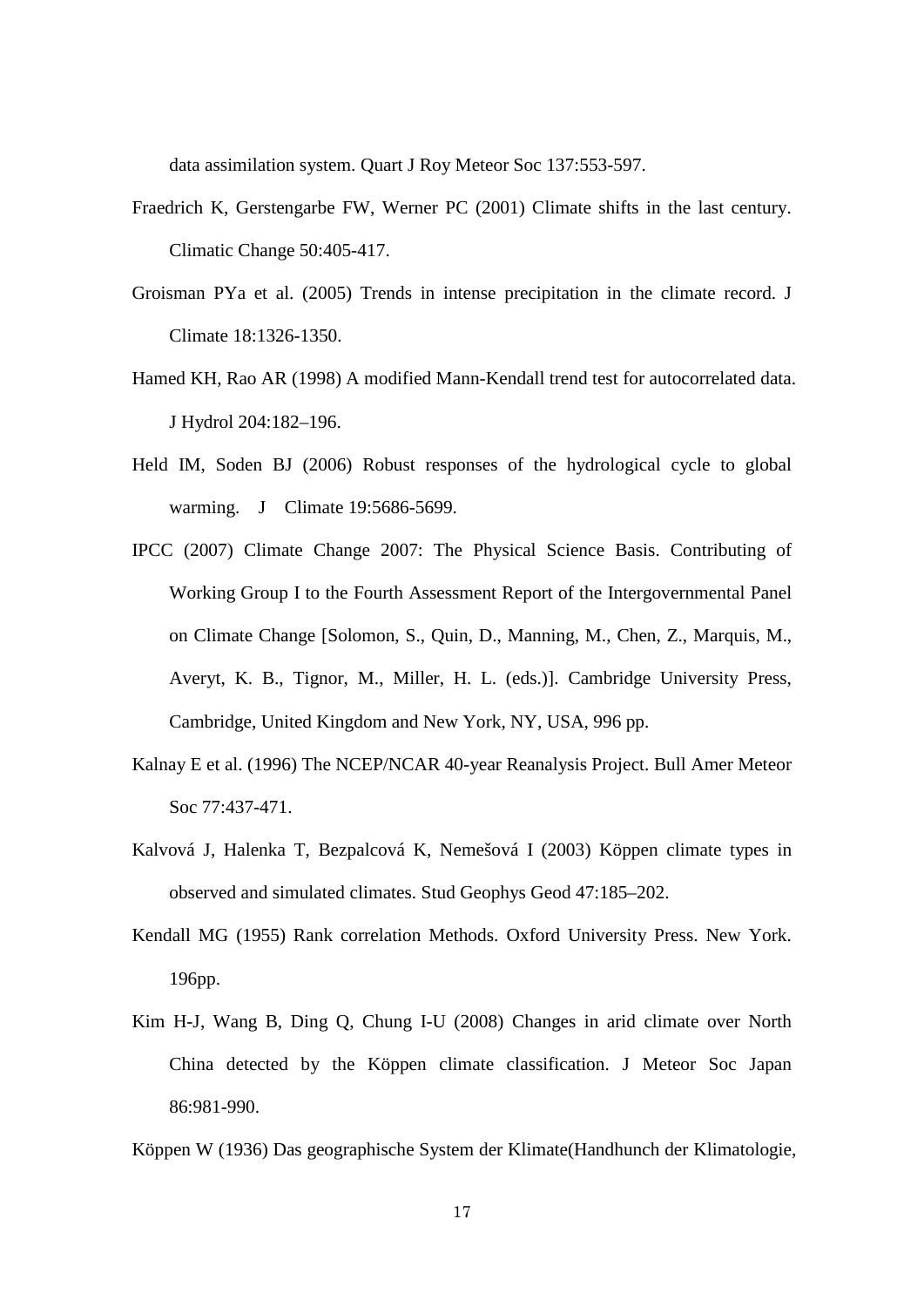Bd, 1, Teil C).

- Kottek M, Grieser J, Beck C, Rudolf B, Rubel F (2006) World map of the Köppen-Geiger climate classification updated. Meteorol Z 15:259-263.
- Krishnamurti TN (1971) Tropical east-west circulations during the northern summer. J Atmos Sci 28:1342-1347.
- Lu J, Vecchi GA, Reichler T (2007) Expansion of the Hadley cell under global warming. Geophys Res Lett, 34, L06805, doi:10.1029/2006GL028443.
- Mariotti A et al. (2008) Mediterranean water cycle change: Transition to drier 21st century conditions in observation and CMIP3 simulations. Environ Res Lett 3:044001.
- Mitas CM, Clemente A (2005) Has the Hadley cell been strengthening in recent decades? Geophys Res Lett, 32, L03809, doi:10.1029/2004GL021765.
- Mitchell T, Jones P (2005) An improved method of constructing a database of monthly climate observations and associated high-resolution grids. Int J Climatol 25:693-712.
- Piao S, Fang J, Liu H, Zhu B (2005) NDVI indicated decline in desertification in China in the past two decades. Geophys Res Lett, 32, L06402, doi:10.1029/2004GL021764.
- Quan X-W, Diaz HF, Hoerling MP (2004) Change of the Hadley circulation since 1950. The Hadley Circulation: Past, Present, and Future edited by H.F. Diaz and R.S. Bradley, Kluwer Academic Publishers, 85-120.
- Reynolds JF, Smith SM (2002) Global Desertification: Do humans cause deserts? Dahlem University Press, Berlin, 1-22.

Santer BD et al. (2000) Interpreting differential temperature trends at the surface and the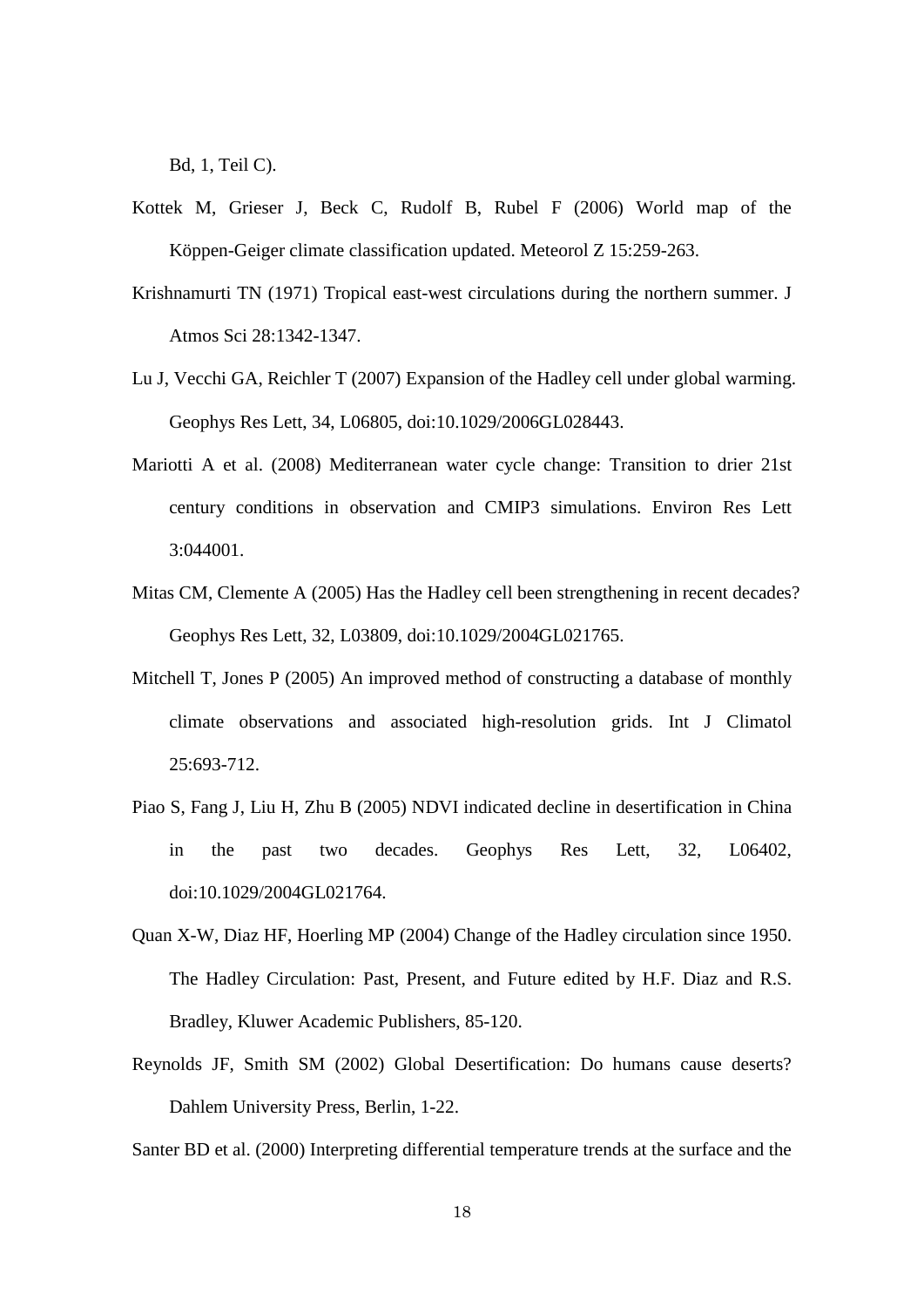lower troposphere. Science 287:1227-1231.

- Shin SI, Sardeshmukh PD (2011) Critical influence of the pattern of tropical ocean warming on remote climate trends. Clim Dyn 36:1577-1591.
- Song H, Zhang M (2007) Changes of the boreal winter Hadley circulation in the NCEP-NCAR and ECMWF reanalyses: A comprehensive study. J Climate 20:5191-5200.
- Sterl A (2004) On the (in)homogeneity of reanalysis products. J Climate 17:3866-3873.
- Takemoto M, Tanaka HL (2007) Intensities of Hadley, Walker, and monsoon circulations compared in the upper and lower troposphere. Asia-Pacific J Atmos Sci 43:239-251.
- Tanaka HL, Ishizaki N, Kitho A (2004) Trend and interannual variability of Walker, monsoon and Hadley circulations defined by velocity potential in the upper troposphere. Tellus 56A:250-269.
- Tanaka HL, Ishizaki N, Nohara D (2005) Intercomparison of the intensities and trends of Hadley, Walker, and monsoon circulations in the global warming projections. Sci Online Lett Atmos 1:77-80.
- Trenberth KE, Stepaniak DP, Caron JM (2000) The global monsoon as seen through the divergent atmospheric circulation. J Climate 13:3969– 3993.
- UN EMG (2011) Global Drylands: A UN system-wide response. United Nations Environment Management Group, 131pp.
- Uppala SM et al. (2005) The ERA-40 Reanalysis. Quart J Roy Meteor Soc 131:2961-3012.
- Wielicki BA et al. (1996) Clouds and the Earth's Radiant Energy System (CERES): An Earth Observing System Experiment. Bull Amer Meteor Soc 77:853-868.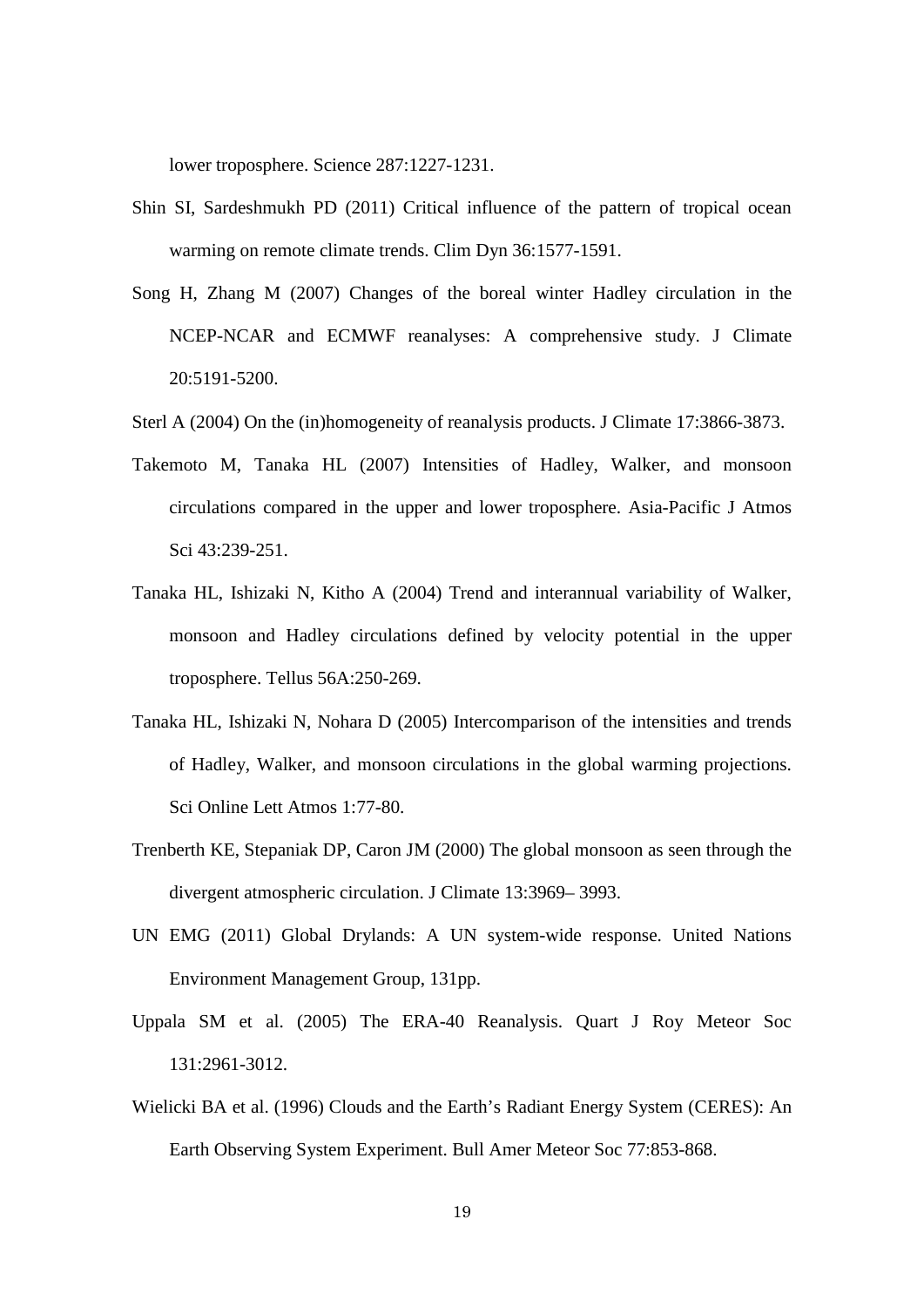- Wilks DS (2006) Statistical Methods in the Atmospheric Sciences. Academic Press, New York, 627pp.
- WMO (2005) Climate and Land Degradation. Report No 989, Geneva, Switzerland, 32pp.
- Zeng N, Yoon J (2009) Expansion of the world's deserts due to vegetation-albedo feedback under global warming. Geophys Res Lett, 36, L17401, doi:10.1029/2009GL03699.
- Zhang XB et al. (2007) Detection of human influence on twentieth century precipitation trends. Nature 448:461-464.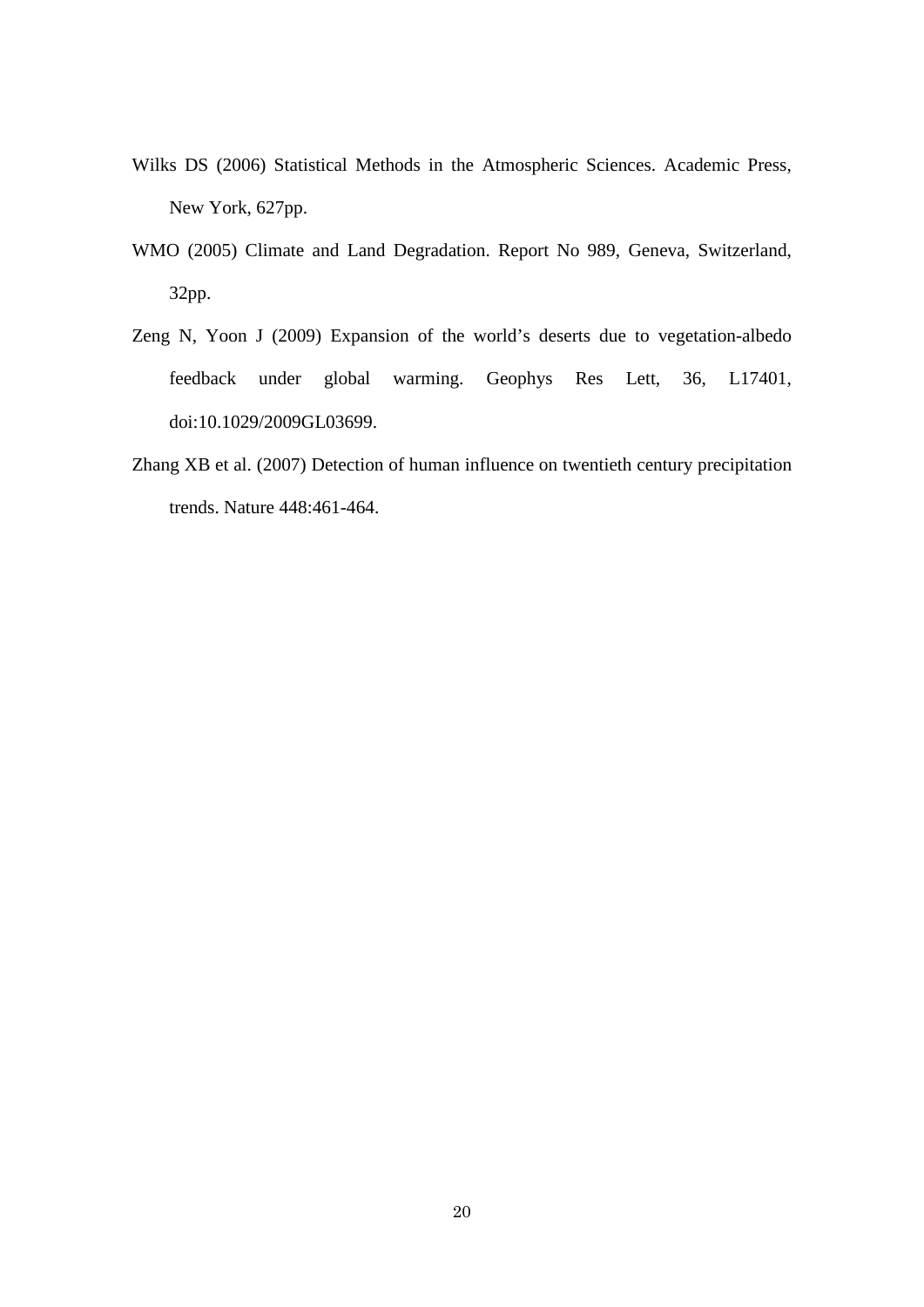#### **Figure captions**

Fig. 1 Global distribution of the 13 climate types defined by the Köppen climate classification. The 30-year climatology (1961-1990) of the CRU TS 2.1.

Fig. 2 Fractional Area (%) of (a) B (dry), (b) BS (steppe), and (c) BW (desert) climate types for the period of 1961-1990. The gray bars represent CRU TS 2.1 data and multi-model ensemble means, with red bars for each individual 20C3M CGCM simulation and blue lines are  $\pm 1\sigma$  levels.

Fig. 3 The decadal variations of fractional area (black dots, in %) relative to the global land area excluding Antarctica for each dry climate type in CRU TS 2.1 Also shown are the result from ten-year moving average (black line) and its linear trend (red line).

Fig. 4 Same as Fig. 3 except for the MME mean of 20C3M simulations.

Fig. 5 Zonal mean of the velocity potential at 200-hPa in (a) DJF and (b) JJA for the period 1970-1999, defined as a measure of the Hadley circulation intensity. The black and red line is ERA40 data, and the 20C3M MME, respectively. The units are  $10^5 \text{m}^2 \text{s}^{-1}$ . Fig. 6 Decadal variations of zonal mean velocity potential at 200-hPa in (a) DJF and (b) JJA of ERA40 for the 1961-2000 (upper panels). Same in (c) DJF and (d) JJA of 20C3M MME for the period 1950-1999 (lower panels).

Fig. 7 Interannual variabilities of DJF Hadley cell intensities (in10<sup>5</sup>m<sup>2</sup>s<sup>-1</sup>) in the late 20<sup>th</sup> century in (a) ERA40 and (b) 20C3M MME mean (red line) along with the individual model results (gray lines). Green and dotted lines are the linear trend and its 99% confidence levels, respectively.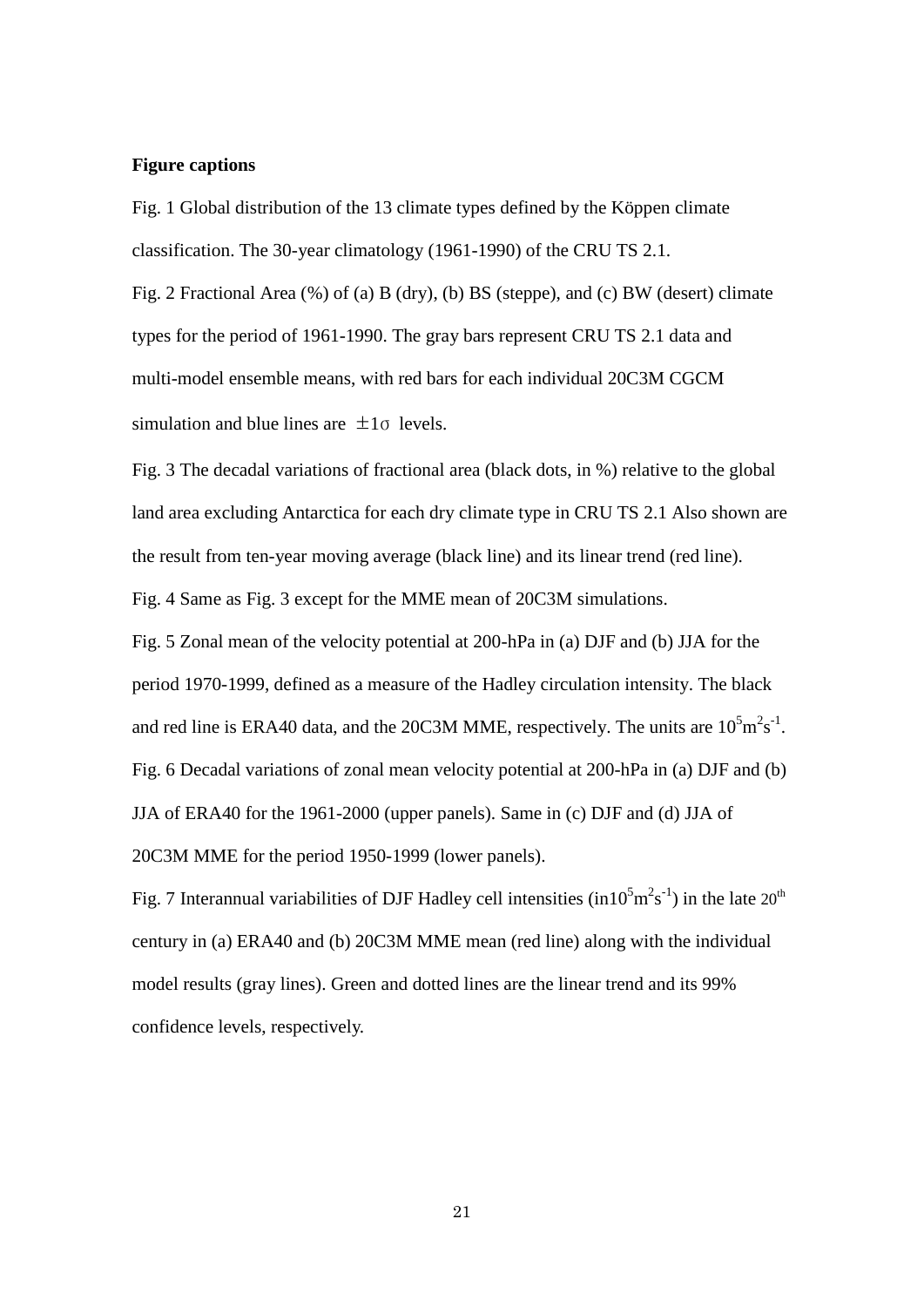## **Table captions**

Table 1. Definitions for dry climate zone and types of Köppen climate classification.

Table 2. Transfers into BS and BW climate types from 6 Köppen climate types during

1981-2000 relative to the period of 1961-1980.

Table 3. The trends in the interannual variabilities of boreal winter Hadley cell intensities in ERA40, 20C3M MME, and individual models (unit:  $10^5 \text{m}^2 \text{s}^{-1}$ /year).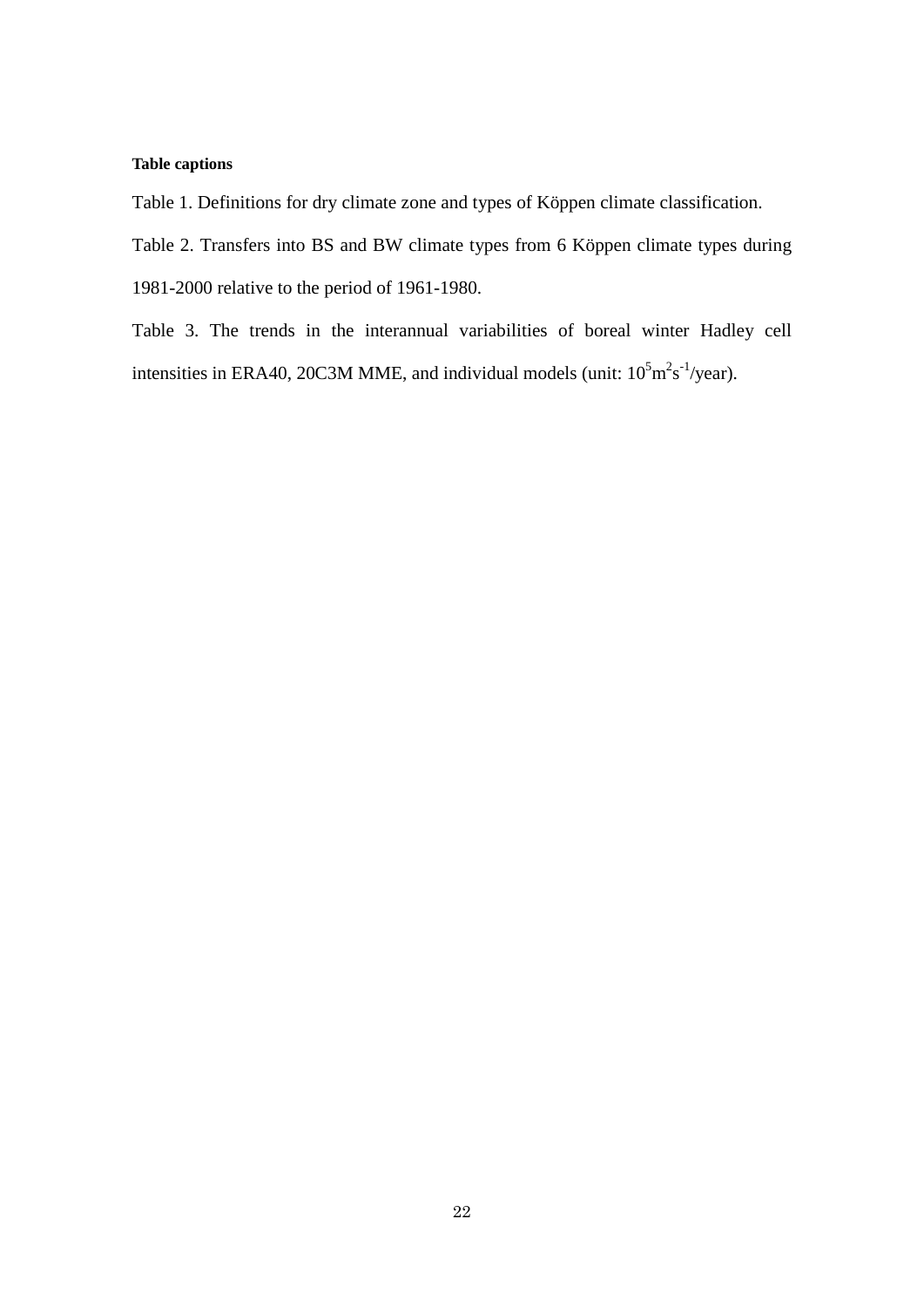

Fig. 1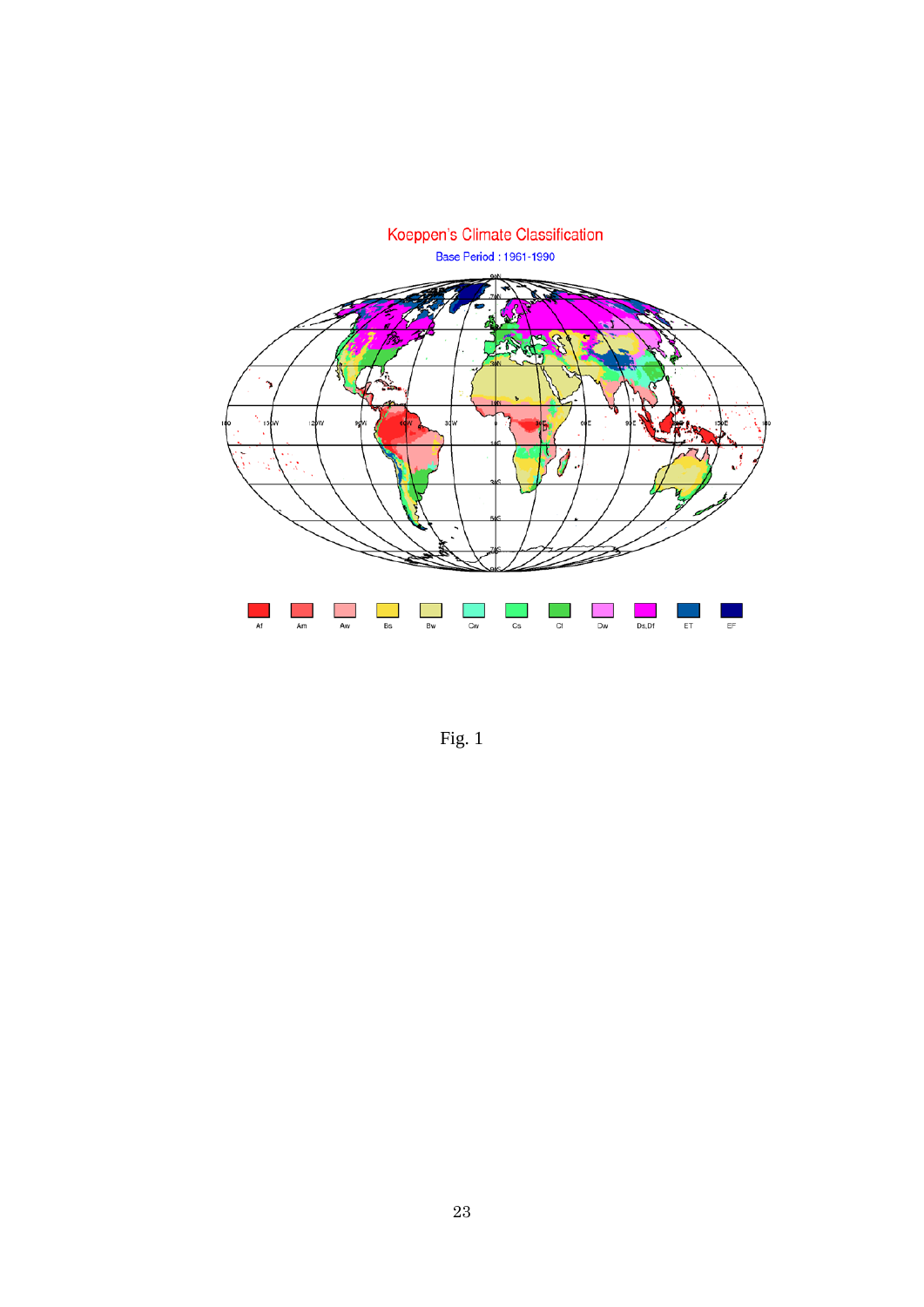

Fig. 2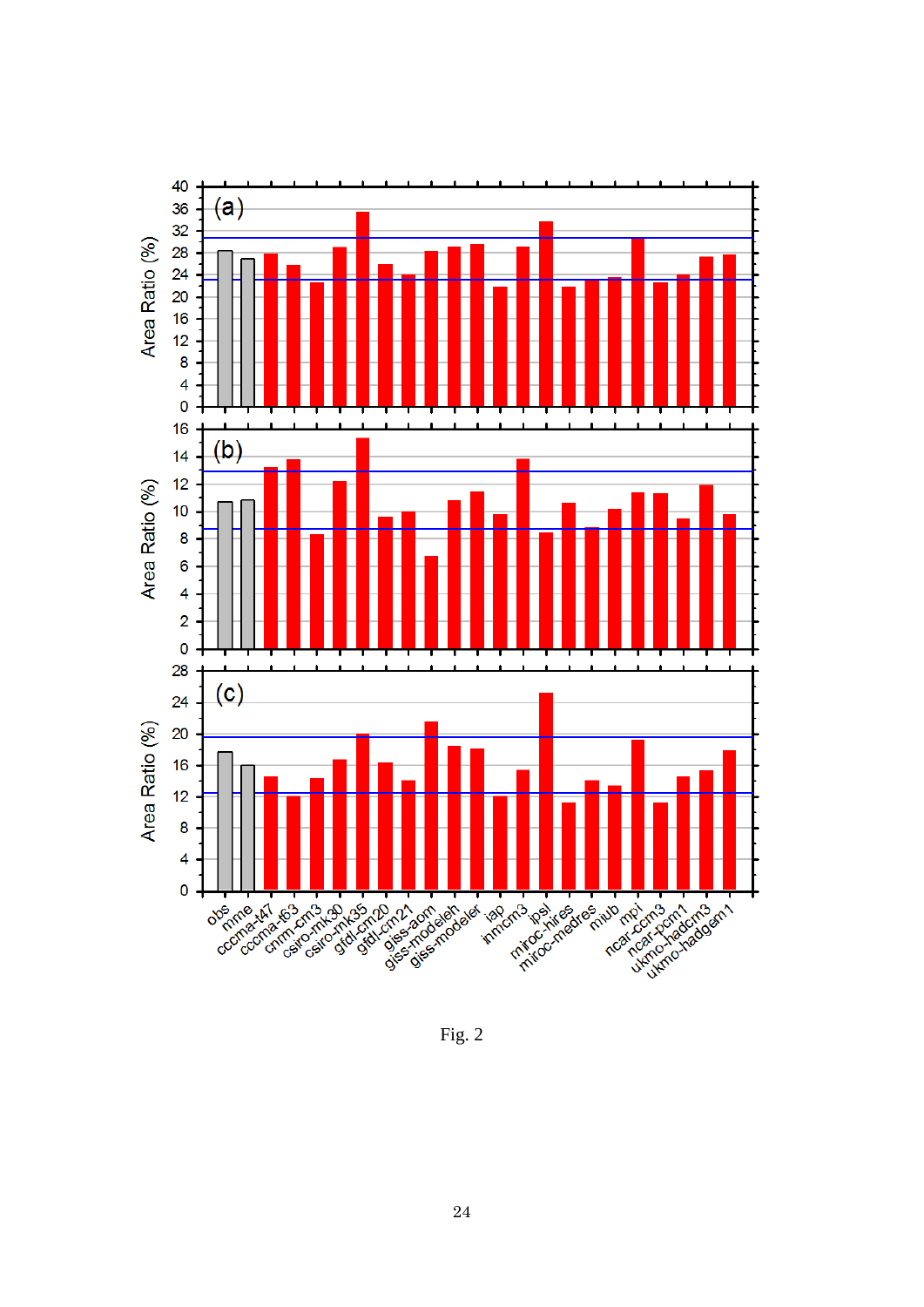

Fig. 3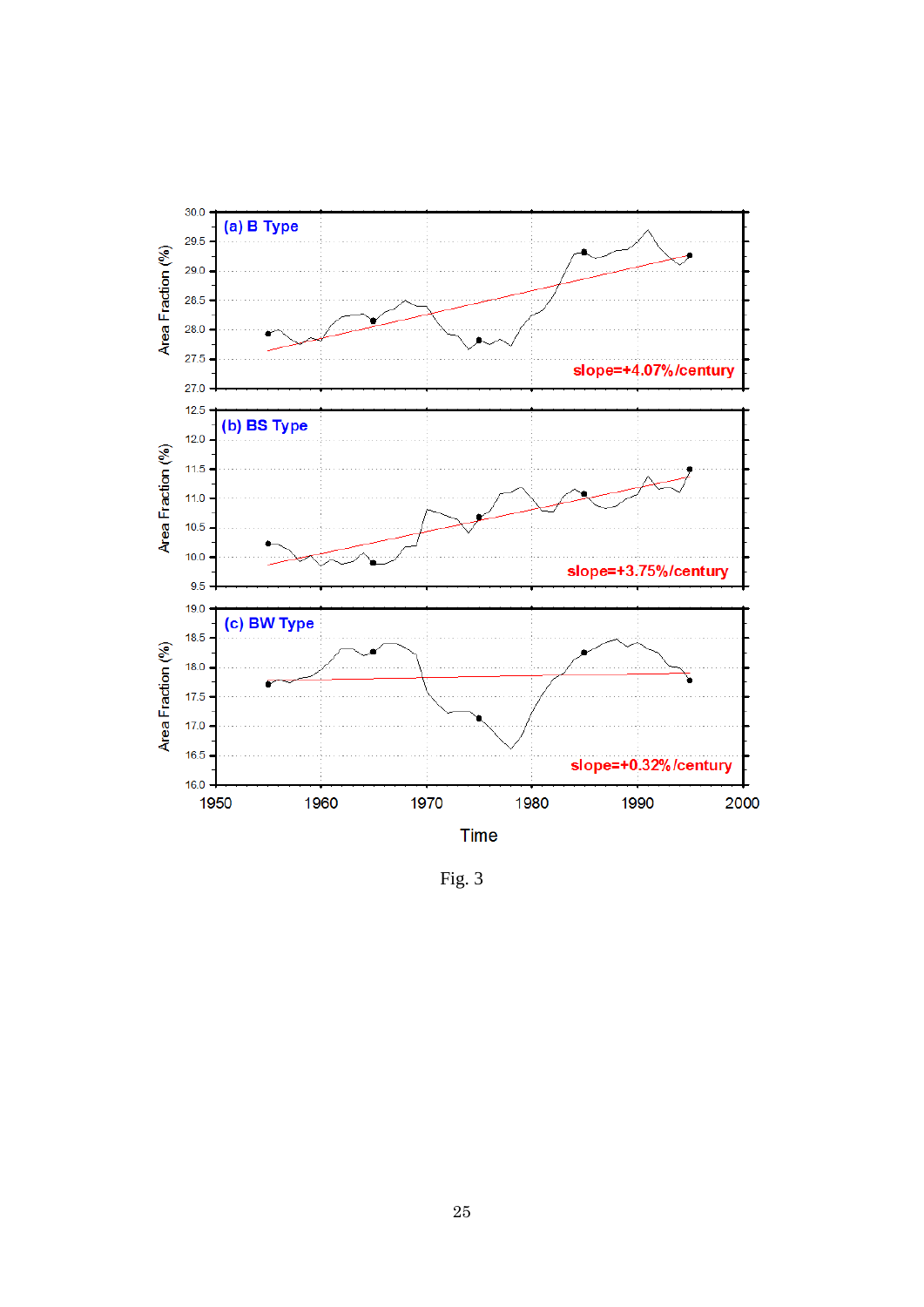

Fig. 4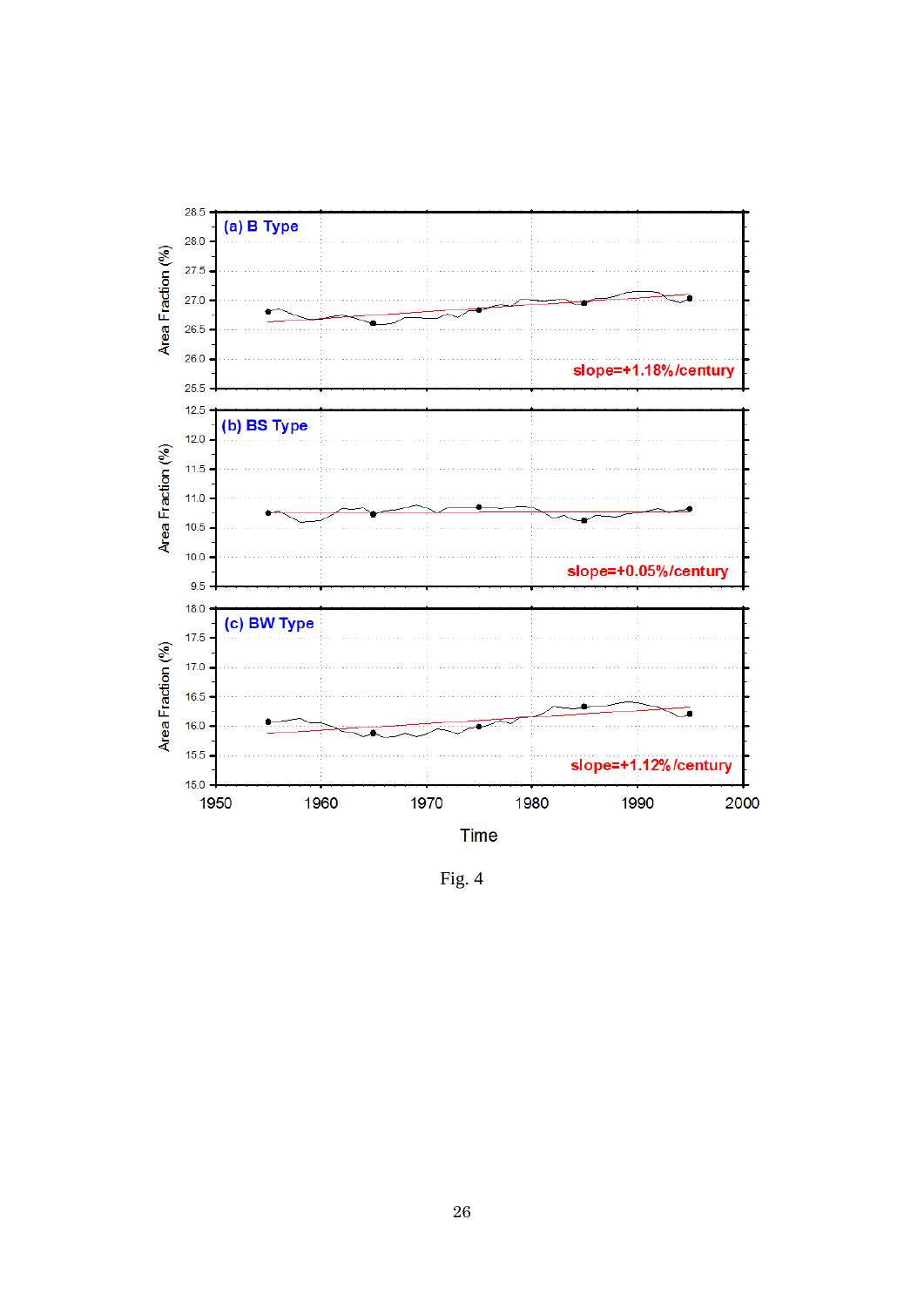

Fig. 5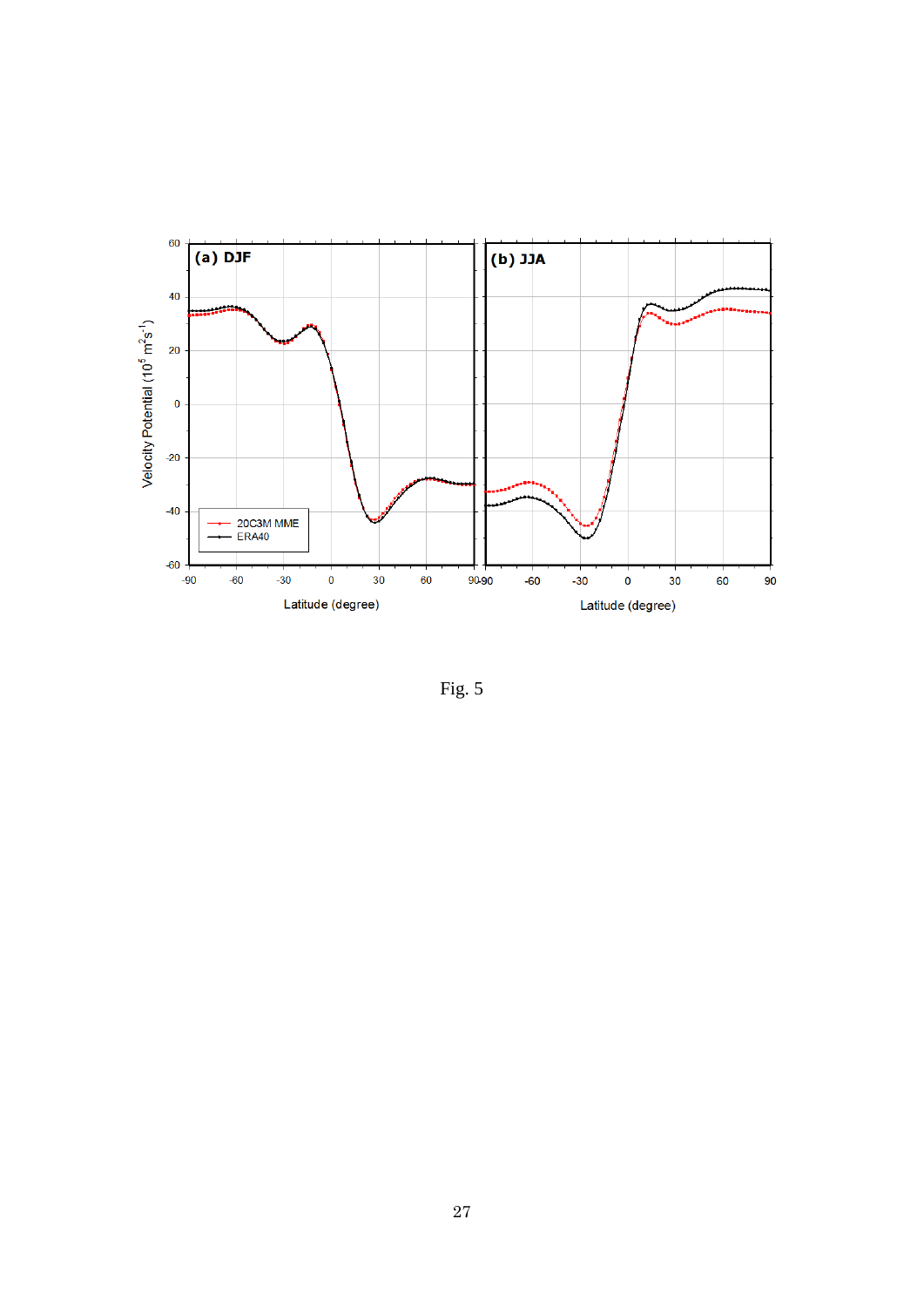

Fig. 6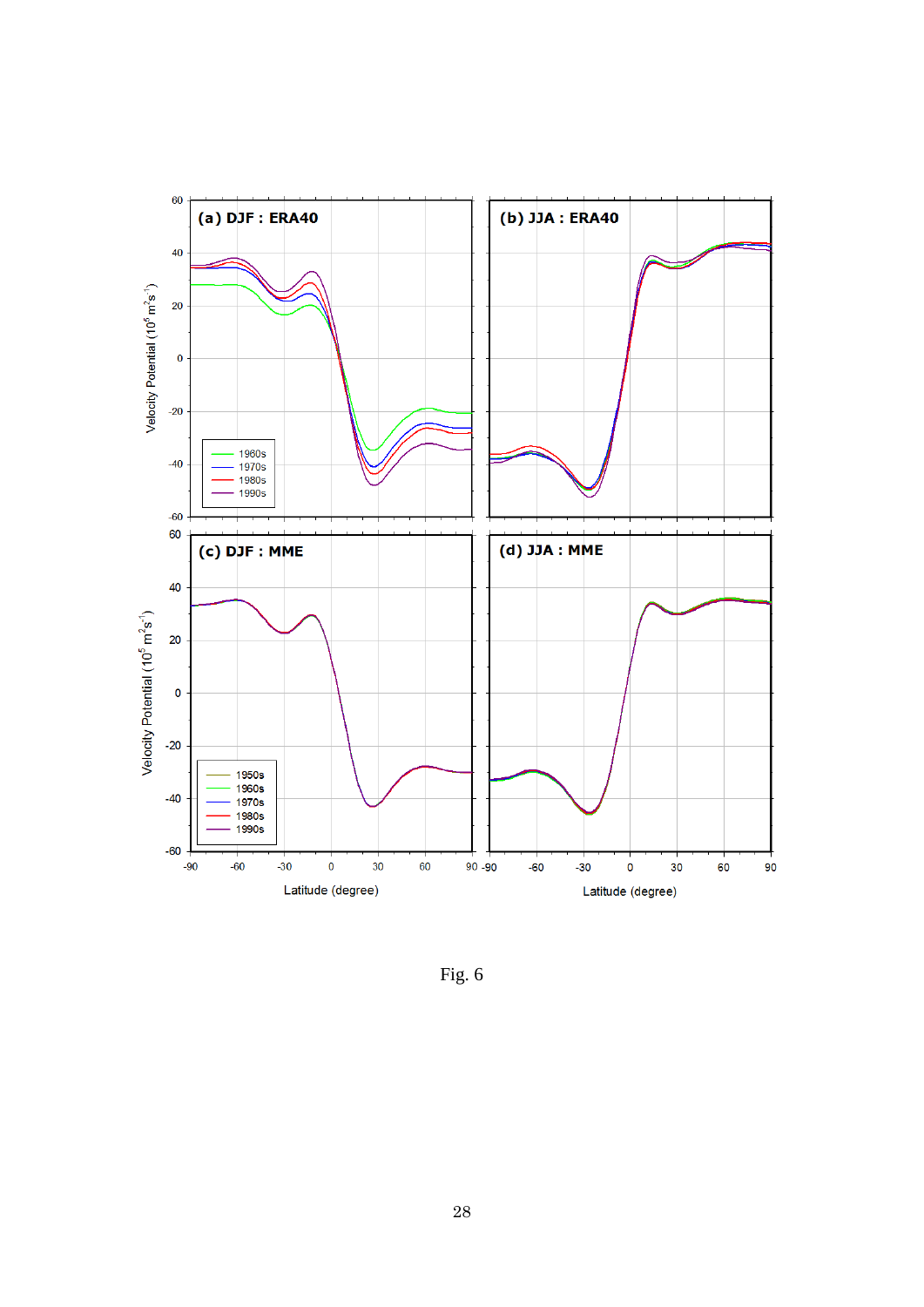

Fig. 7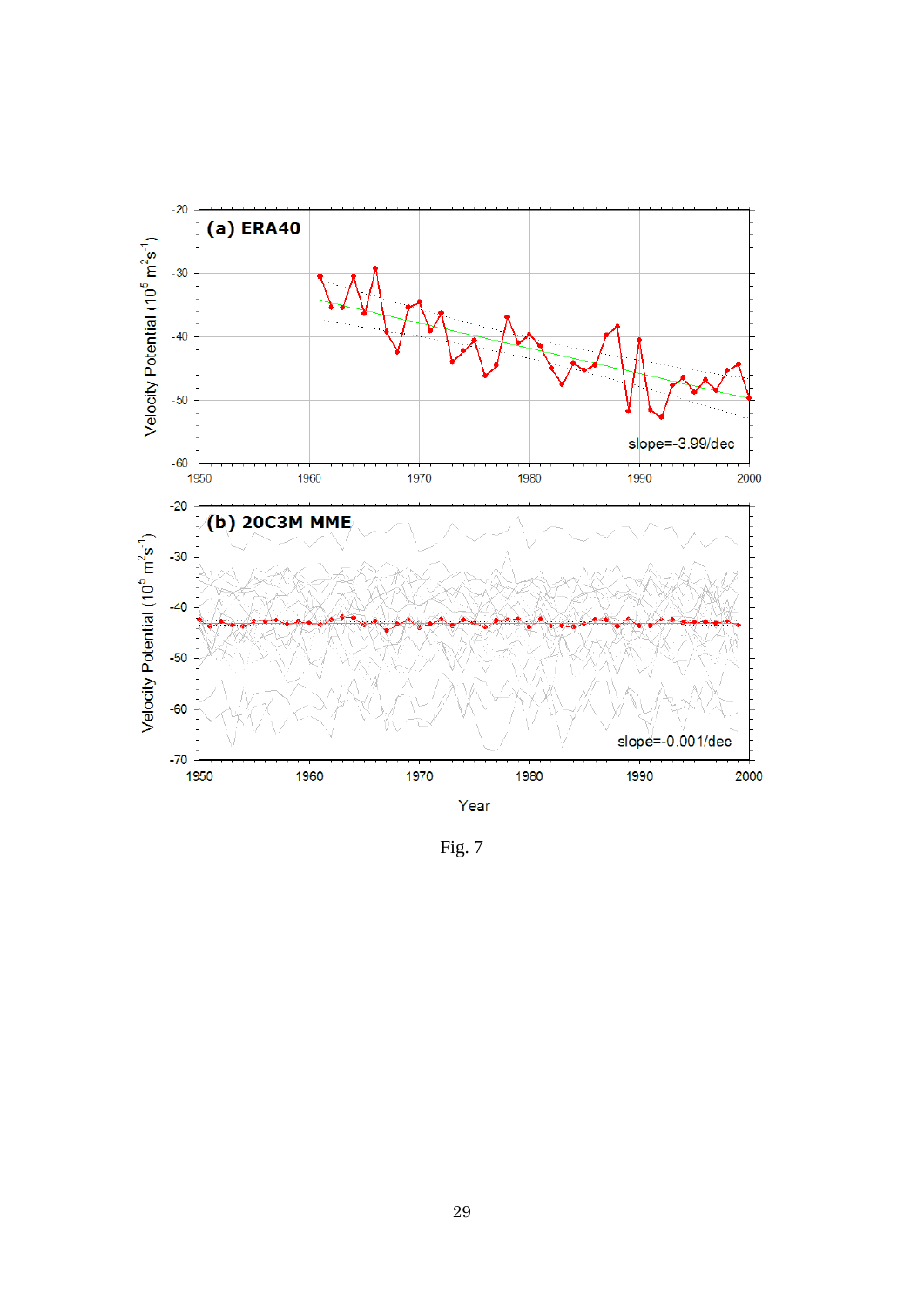| `able |  |
|-------|--|
|       |  |

| Major type | Subtype     | Definition                                                                                                                                                                                                                                                                                                                                                                     |
|------------|-------------|--------------------------------------------------------------------------------------------------------------------------------------------------------------------------------------------------------------------------------------------------------------------------------------------------------------------------------------------------------------------------------|
| $B$ (dry)  |             | • Potential evaporation and transpiration exceed<br>precipitation.<br>$\bullet$ R<2T+28 (where 70% or more of annual<br>precipitation falls in the summer half of the year)<br>$\bullet$ R<2T (where 70% or more of annual<br>precipitation falls in the winter half of the year)<br>• $R < 2T+14$ (where neither half of the year has<br>70% or more of annual precipitation) |
|            | BS (steppe) | annual precipitation is less than the threshold but<br>more than one-half of the threshold                                                                                                                                                                                                                                                                                     |
|            | BW (desert) | annual precipitation is less than one-half of the<br>threshold                                                                                                                                                                                                                                                                                                                 |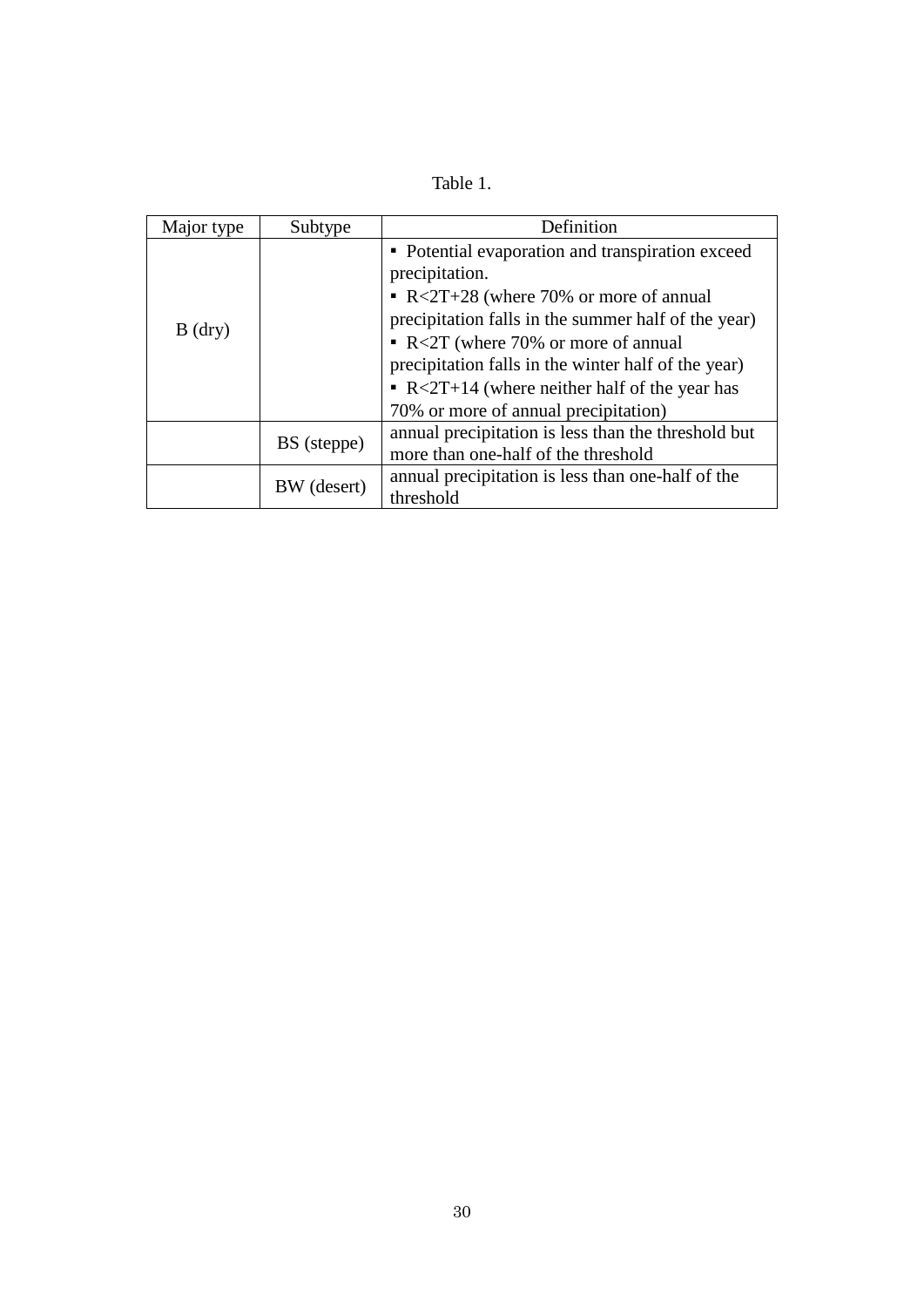| Table |  |
|-------|--|
|       |  |

| To                          | CRU TS 2.1            |                       | <b>MME</b>            |                     |
|-----------------------------|-----------------------|-----------------------|-----------------------|---------------------|
| From                        | <b>BS</b>             | <b>BW</b>             | <b>BS</b>             | <b>BW</b>           |
| A (tropical)                | 22.6%                 | 0.0                   | 17.5%                 | 0.0                 |
| BS (steppe)                 |                       | 98.9%                 |                       | 99.0%               |
| BW (desert)                 | 28.1%                 |                       | 29.5%                 |                     |
| $C$ (temperate)             | 29.7%                 | 0.0                   | 41.1%                 | 0.0                 |
| D (boreal)                  | 19.3%                 | 0.0                   | 11.8%                 | 0.7%                |
| $E$ (cold)                  | 0.3%                  | 1.1%                  | 0.1%                  | 0.3%                |
| Total Areal Change $(km^2)$ | $3,307.7\times10^{3}$ | $1,413.9\times10^{3}$ | $1,817.4\times10^{3}$ | $1,069.2\times10^3$ |